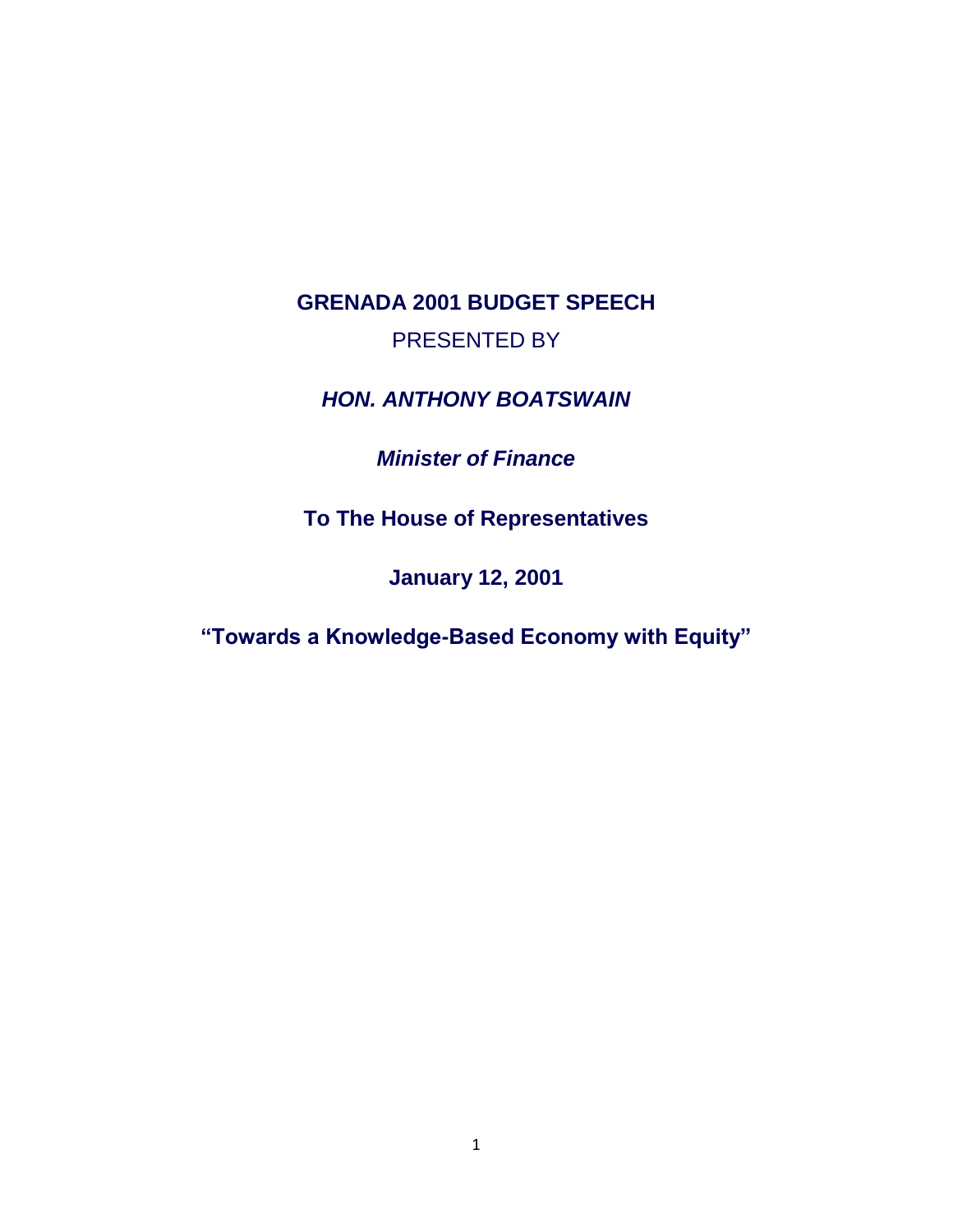## **CONTENTS**

01 INTRODUCTION

02 THE EXTERNAL ECONOMIC ENVIRONMENT

03 REVIEW OF GRENADA'S ECONOMIC PERFORMANCE

04 MEDIUM TERM PROSPECTS

- 05 ESTIMATES OF REVENUE & EXPENDITURE FOR 2001
- 06 CAPITAL EXPENDITURE PROGRAMME FOR 2001
- 07 PRIVATE SECTOR INVESTMENTS
- 08 IMPROVING THE REGULATORY FRAMEWORK
- 09 COMMERCIALISATION
- 10 FISCAL MEASURES
- 11 POVERTY ALLEVIATION MEASURES
- 12 ACKNOWLEDGEMENTS
- 13 CONCLUSION

#### ANNEXES

- A Knowledge Enhancement Measures
- B Improving the Regulatory Framework
- C Grenada: Medium Term Projections
- D Grenada: Fiscal Summary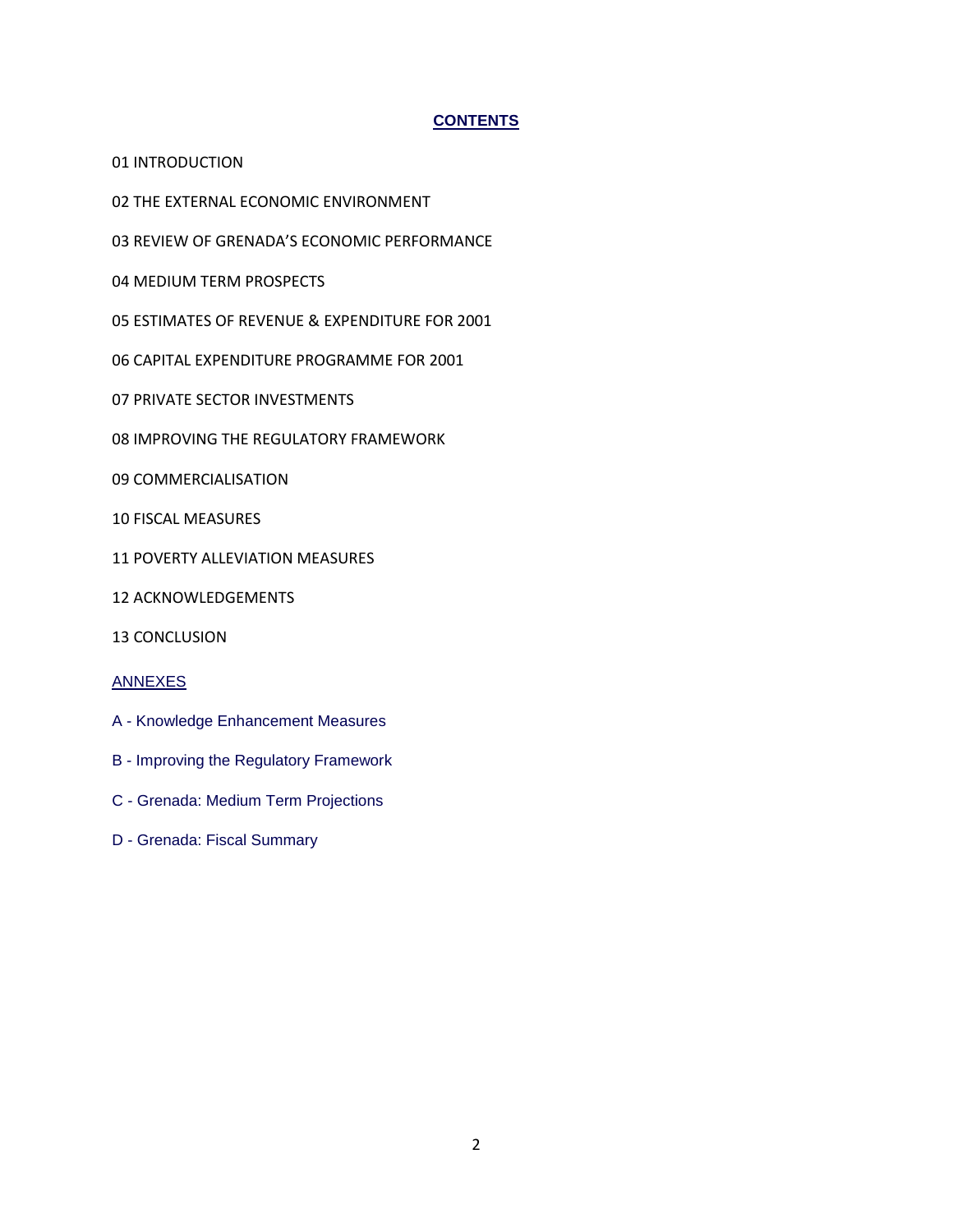#### **1.0 INTRODUCTION**

Mr. Speaker, I stand to move the following Motion, standing in my name which reads as follows: "whereas it is necessary to provide for the State of Grenada for the year 2001 by means of an Appropriation Act, be it resolved that the Estimates of Expenditure for the year 2001 be approved".

Mr. Speaker, permit me to commence the 2001 Budget Presentation by offering praise to the Almighty God, the Creator of the Universe, and the Giver of "every good and every perfect gift", for his guidance and strength in the past fiscal year.

Allow me also to take this opportunity to extend to every Grenadian, at home and abroad, the very best wishes for the New Year.

Mr. Speaker, I also wish to place on record my appreciation of Prime Minister, Dr. the Honourable Keith Mitchell, other members of Cabinet and indeed, the entire Government for their support in what has been a challenging year of mixed fortunes. There were many accomplishments, for which we are justifiably proud. However, there were also a few shortcomings for which we must take appropriate corrective actions.

Mr. Speaker, it seems like only a few short months ago, that I stood in this Honourable House to deliver the 2000 Budget.

In actuality, that was more than one year ago, and although this is a very short time in historical terms, I do believe it is an appropriate time to review the "first mile" of our journey into the New Millennium.

It would be recalled that in his Millennium Address to our Nation on December 31, 1999, our Prime Minister, Dr. the Hon. Keith Mitchell, articulated his vision for our beloved Country and designated the first decade of the New Millennium as the **Knowledge Enhancement Decade**. In keeping with this vision, the theme for the 2001 Budget Presentation is **"Towards a Knowledge-based Economy with Equity".**

Mr. Speaker, the rapid rise of the global knowledge economy has created a knowledge gap. It is now widely accepted that the key determinant of the competitiveness in small countries such as ours, is the narrowing of this knowledge gap.

In this regard, several steps have been taken by this New National Party (NNP) administration to reposition our economy, to take advantage of this new emerging situation. These include, the successful computerization of our Secondary Schools; the training of approximately one thousand (1000) Grenadians in Computer Literacy and the Introduction of Educational Software Programmes in selected subjects in our secondary schools.

As a result of these and other initiatives Grenada was able to attract a number of information-based industries and telemarketing operations.

Mr. Speaker, a major undertaking planned for this year, will be the launching of a broad-based Information Communication Technology Council, and the preparation of an Information Communication Technology Plan. Additionally, plans are well advanced to fully computerize all of our primary schools, as well as all Government Ministries and Departments. The overall objective is to involve all of our citizens in this Technological Revolution.

Mr. Speaker, I now turn to the external economic environment.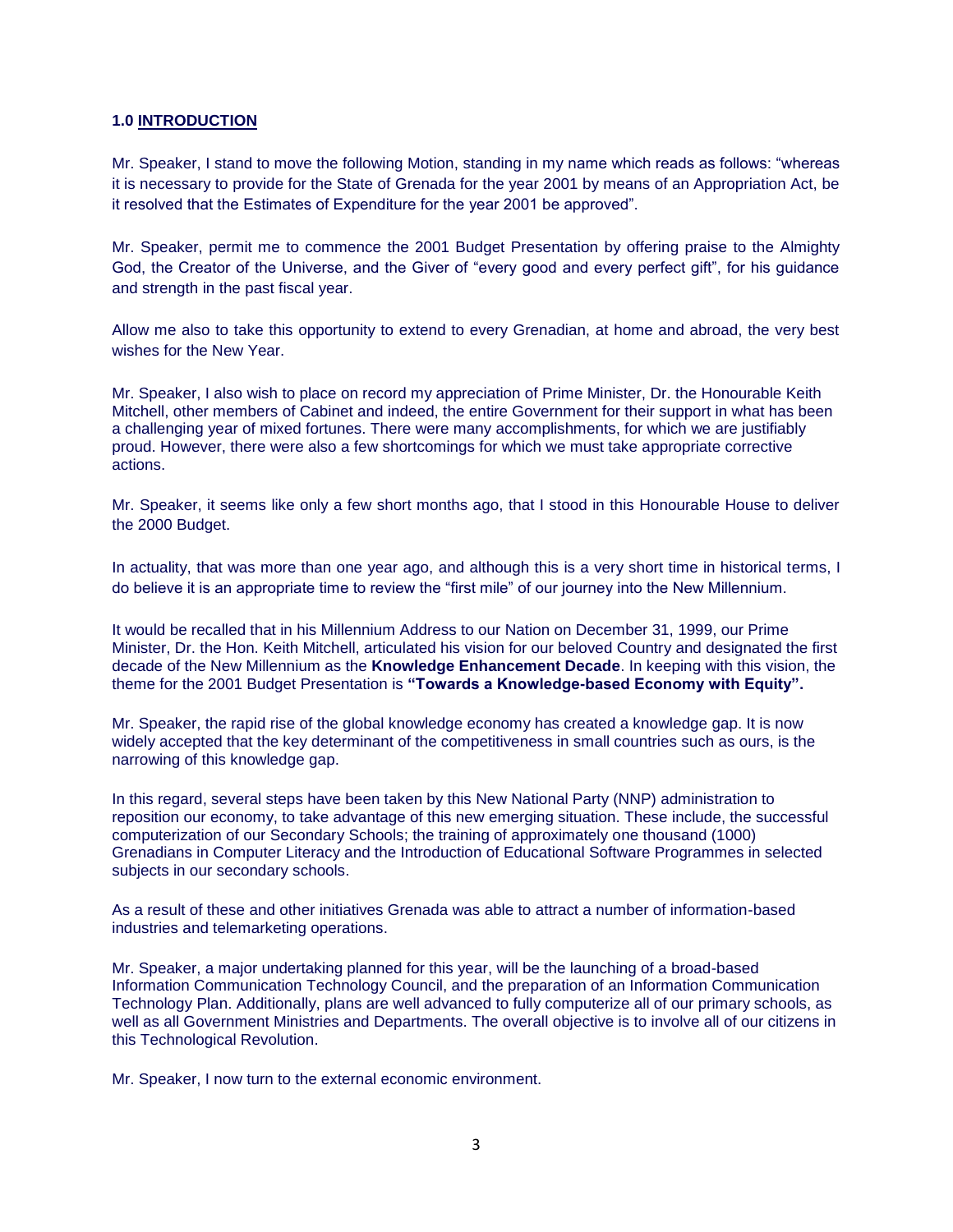## **2.0 THE EXTERNAL ECONOMIC ENVIRONMENT**

Mr. Speaker, the most adverse development in the world economy during the past year was the sharp rise in the price of oil on the world market. Crude oil prices rose to an all-time high of US\$38 per barrel in September 2000. This represented a significant shock to the world economy, paralleled only by the oil shocks of 1973 and 1979.

The rise in oil prices was directly attributed to the deliberate action of the Organisation of Petroleum Exporting Countries (OPEC) to keep production relatively low over an extended period of time even in the face of increased demand from the US and European economies.

Activities in the international financial services sector continued to grow but not without difficulty. Several countries including Grenada found themselves listed by the OECD as tax havens.

Most of the year therefore, was spent improving and upgrading the legal and regulatory framework for this promising sector, given its importance in the economic diversification thrust of our Region.

On a brighter note, 2000 may well be regarded as the year of deregulation for the telecommunications industry. The OECS, under the OECS Telecommunications Reform Project supported by the World Bank, established the Eastern Caribbean Telecommunications Authority (ECTEL) to regulate the provision of telecommunications services in the sub-region. This is a most important development with positive farreaching implications for our Region's external competitiveness, and Grenada's goal to be a knowledgebased economy.

Mr. Speaker, I now turn to developments in our domestic economy.

#### **3.0 REVIEW OF GRENADA'S ECONOMIC PERFORMANCE FOR 2000**

3.1 Macro-Economic Review

Mr. Speaker, for the period 1995-1999, the local economy grew at an average rate of 7% compared to a 2.3% average growth rate for the OECS as a whole.

Preliminary data indicate that economic activity in Grenada remained buoyant in 2000, with real growth in GDP estimated at 6 percent. This was above the 5 percent target for the year. Growth in the domestic economy was sustained primarily by increased expansion in the construction and tourism sectors, as well as in the traditional and non-traditional agricultural sector.

In this regard, Government's commitment to the development of the Agricultural Sector continued to pay dividends. Banana production was up by 35.6% to 1.7 million pounds reflecting the continued success in the implementation of the Banana Rehabilitation Plan.

Production of cocoa increased by 23 percent to 2.6 million pounds, consequently, the value of export earnings increased from \$3.8 million to \$4.7 million. Earnings from export of nutmegs and mace increased to EC\$39.1 million. This was primarily due to an increase in export price from \$3.75 per pound to \$4.37 per pound.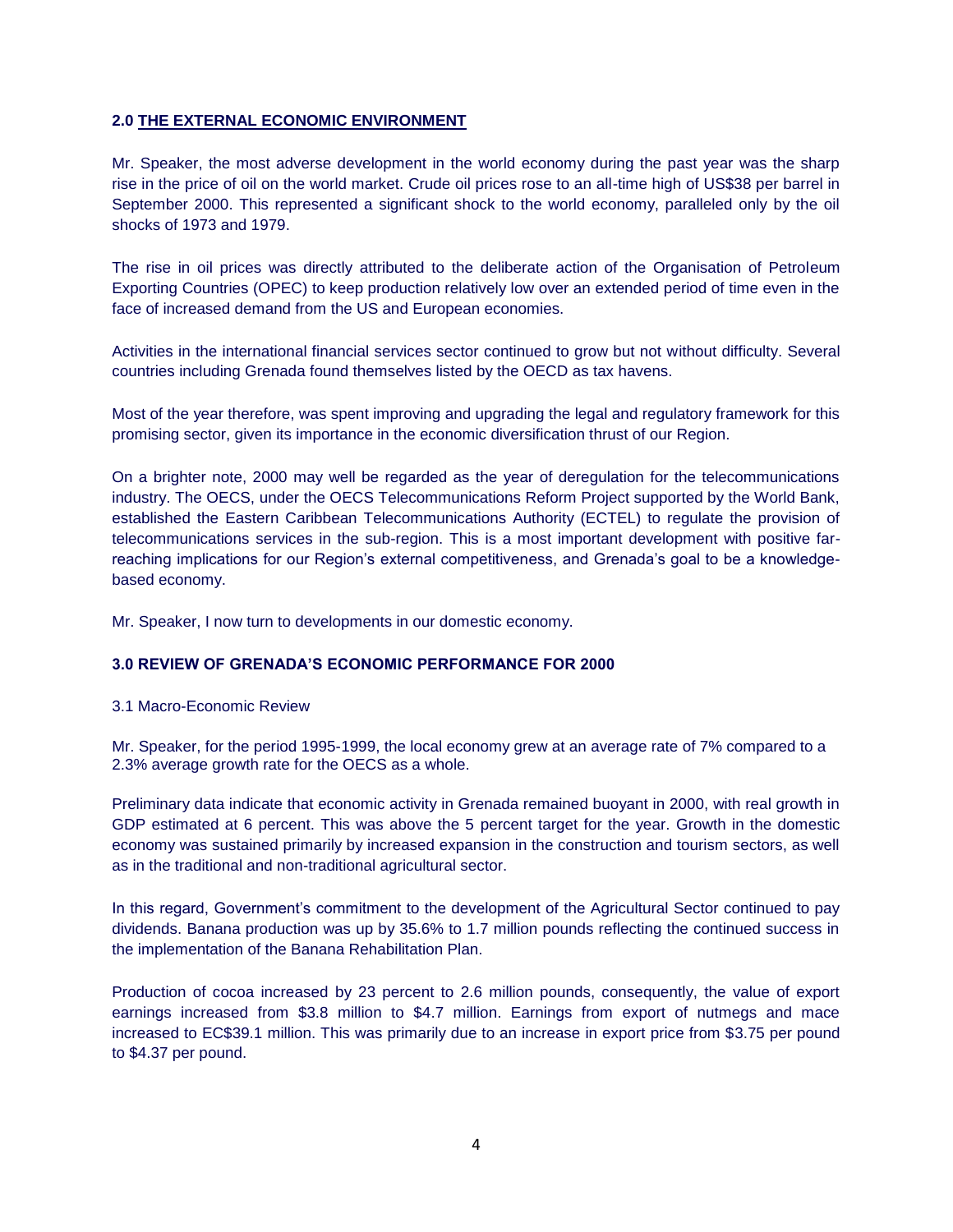There was also an increase in the volume of fish landed to 3.9 million pounds, with export earnings of approximately \$9.6 million.

Mr. Speaker, the resurgence of the fishing industry is encouraging after the difficulties experienced with the "fish kills" in 1999.

In the Tourism Sector, stay over visitors increased by 9.4%, to 137,048.

Export of manufactured goods increased by 11.9 percent, from \$64.3 million in 1999 to \$72.0 million in 2000. Principal export items included electronic components, flour, wheat bran and animal feed.

In the construction sector, the number of building permits issued by the Land Development Control Authority increased by 9.2% from 411 permits issued in 1999 to 449 issued in 2000. Building material sales increased by 6.4% to EC\$31.5 million.

The performance of the construction sector was also boosted by the significant level of public sector infrastructural activities that took place in the year 2000. Total public sector investment amounted to \$158 million, approximately 40.7 percent more that in 1999. Major infrastructural projects implemented in 2000 included Emergency Works Project, the Western Main Road Pipeline Project, and the Carriacou Multiproject.

#### **Prices and Wages**

The rate of inflation as measured by the Consumer Price Index was 2.2 percent in 2000 compared to 0.5 percent in 1999.

This slight increase was attributed to higher prices for fuel and oil-based products, resulting from the global increase in oil prices, a condition over which we have no control.

Mr. Speaker, it must also be remembered that the increase in prices took place in the last quarter of the year, which means that for the nine months of 2000 domestic prices were relatively low.

On the other hand, it must be noted that it was during the same period of the price increase that Government paid out approximately \$4.4 million in back pay to established and non-established workers in the Public Service. This increase in income impacted positively on the real wages of workers, thereby reducing the negative effects of the increase in oil prices on the purchasing power of consumers.

#### **Employment**

Mr. Speaker, data from the Central Statistical Office indicate that the national unemployment level dropped from 12.5% at the end of December 1999 to 11% at the end of December 2000.

In addition, data from the National Insurance Scheme revealed that in 2000 a total of 4,624 persons registered with the Scheme for the first time. This was substantially higher than the number of newly registered employees for 1999. To the extent that some of these newly registered employees represent individuals seeking employment for the first time, it is obvious that there was a substantial increase in employment generation in 2000.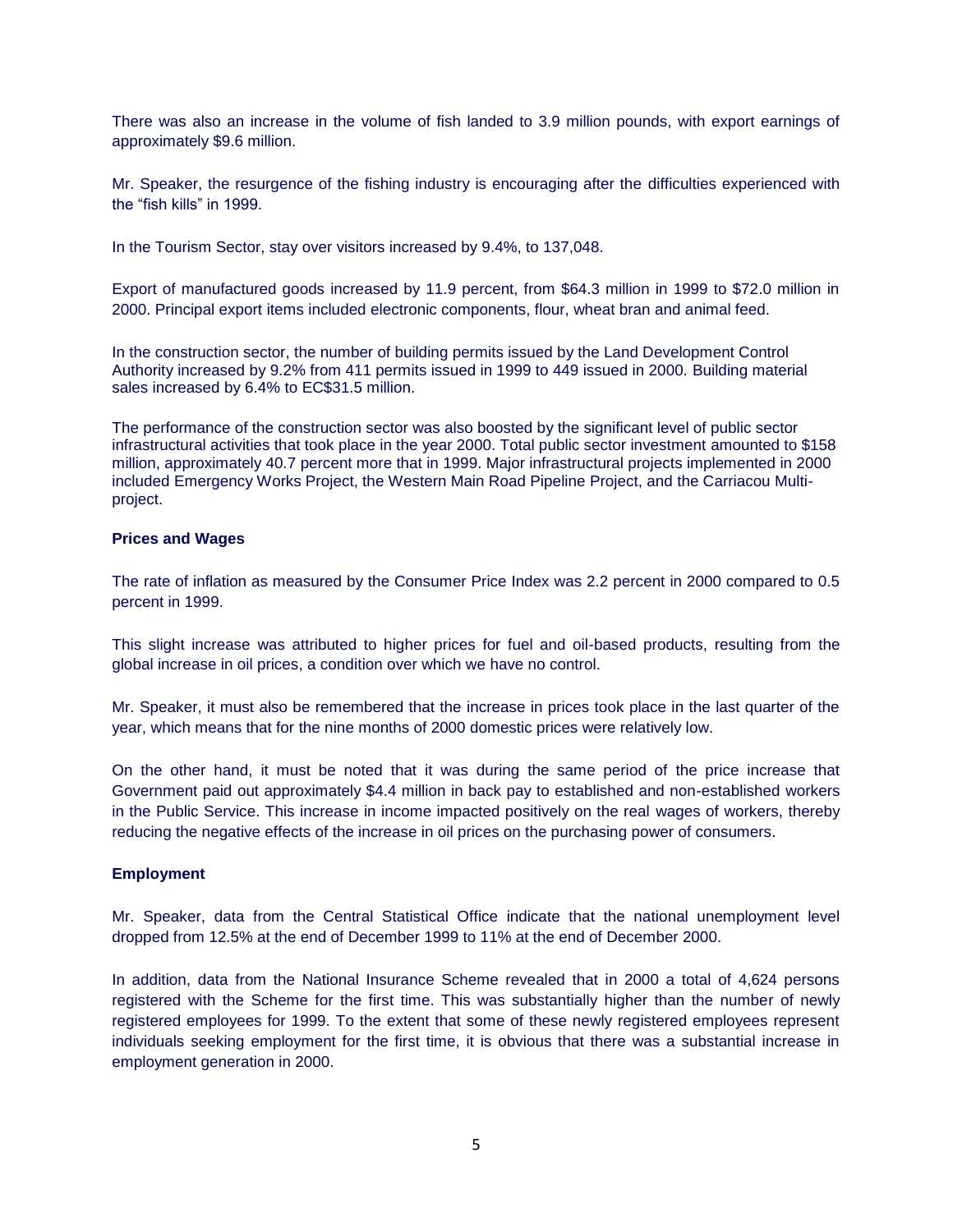This point is further demonstrated, when one analyses the age distribution of the newly registered employees. In this regard, 25 percent of the newly registered employees were under the age of 20, while 35 percent were in the age group 20-24 years. This means that many of our young school leavers are absorbing most of the newly created jobs in our economy.

Mr. Speaker, this is a most satisfying development for any government or country.

Mr. Speaker, you would recall, during my previous budget presentation I announced that this Government is working assiduously to reduce unemployment to single-digit figures within two years. The current estimates put unemployment at 11%. Moreover, there have been several major developments since this estimate. It is, therefore, likely that the national unemployment rate is now below 10%.

## **National Savings**

Mr. Speaker, personal loans for the purchase of land and homes increased by 14.2% from EC\$279.9 million in 1999 to EC\$319.5 million in 2000. Bank deposits increased by 16.5% to \$1.2 billion largely influenced by savings and time deposits. Time deposits increased by 14.4% moving from \$300.0 million to \$342.8 million, while savings deposits increased by 13.0% moving from \$537.0 million to \$606.8 million in the year under review. These are all symptoms of a growing economy!

## **Utilities**

In terms of the Utilities, international telephone minutes increased by 49.2% from 6.6 million minutes to 9.9 million minutes. The quantity of electricity generated increased by 12% from 116.7 million Kilowatts per hour to 131.3 million Kilowatts per hour (Kwh) with electricity consumption recording a 13.5% increase relative to 1999. Water production increased by 5.7% to 2.6 billion gallons.

Government Fiscal Operations (Public Finances)

Mr. Speaker, Government's revenue collections in 2000 amounted to\$313.7 million or 98% of the budgeted estimate for 2000. This represents an increase of 15.8% over 1999. Current expenditure totalled \$266.6 million or 98.2% of the 2000 estimate.

Consequently, for fiscal year 2000, Government achieved a current account surplus of \$47.1 million compared with \$50.4 million in 1999.

I am pleased to report that fiscal year 2000 marked the fourth consecutive year that Government has recorded a current account surplus on its fiscal operations. This surplus of \$47.1million or 5.4% of GDP compares favourably with our fiscal target of a current account surplus of at least 3.5% of GDP.

Capital expenditure of \$158 million in 2000, was financed by the entire current account surplus of \$51.4 million, capital revenue of \$3.7 million, external grants of \$35 million and external loans of \$48 million.

## **4.0 MEDIUM TERM PROSPECTS**

Mr. Speaker, according to IMF projections, global growth is expected to be sustained at about 4%. However, a slow-down in the US economy, and prolonged high oil prices, could adversely affect this projection.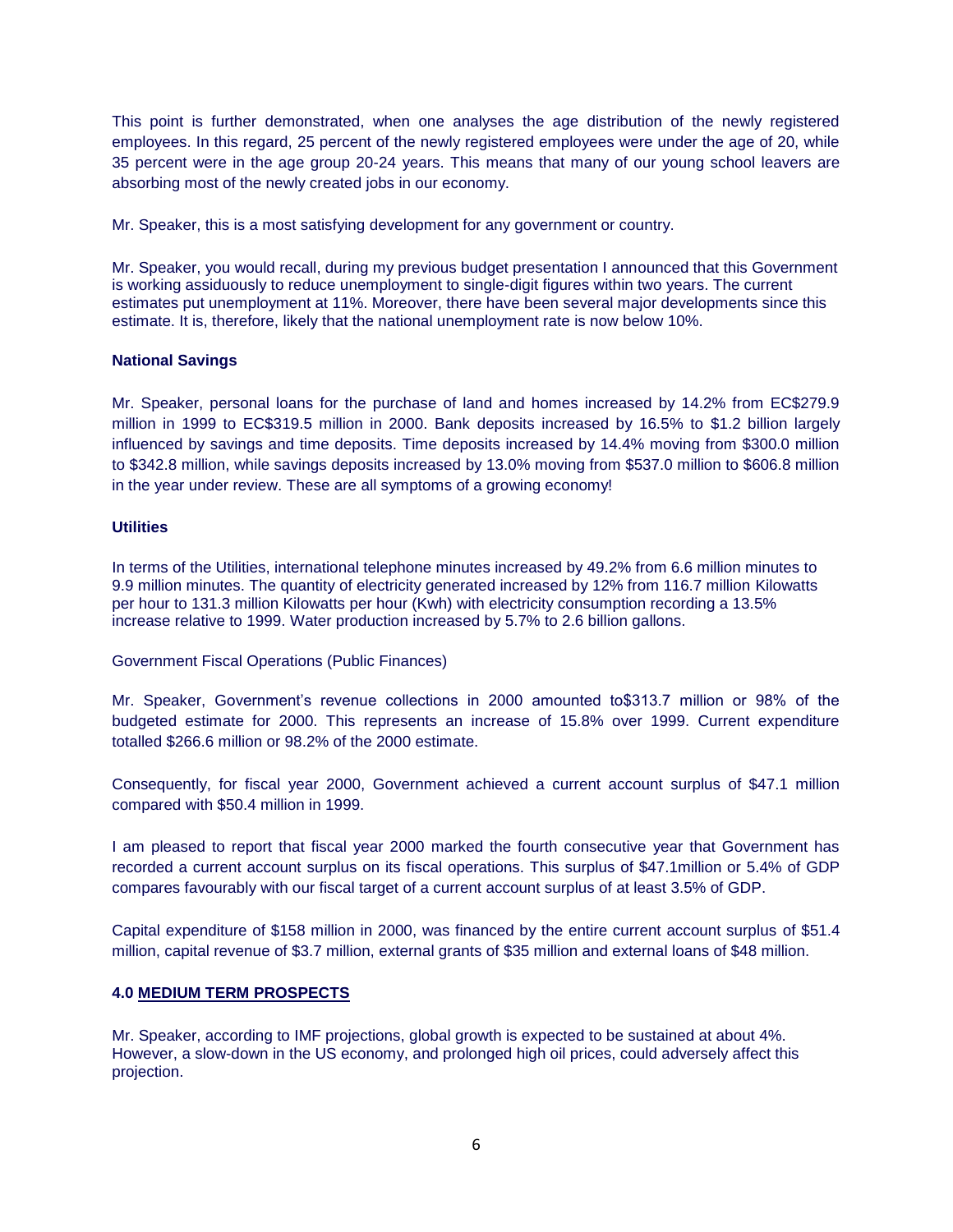On the domestic front, prospects for the Grenadian economy in 2001 and into the medium term are encouraging. In fact, both the Eastern Caribbean Central Bank (ECCB) and the International Monetary Fund (IMF) project strong economic performance with a growth rate of 5.0 percent, which is above both the CARICOM and World averages.

This growth projection is based, in part, on continued expansion activities in the construction sector where several major public and private sector projects are also due to come on stream.

Mr. Speaker, improved performance is also expected from the agricultural and tourism sectors with growth rates of 4% and 7% respectively.

The contribution of the manufacturing sector to Gross Domestic Product is expected to increase over the medium term with the expansion of industrial operations at Frequente, and subsequently, the establishment of a number of industrial centres throughout the State.

Mr. Speaker, it is important to note that in 1995, the contribution of the manufacturing sector to GDP was 6.6% compared to 7.9% in 2000.

Over the past three years, we have witnessed significant growth in this sector to the extent that in 2000, the value of manufactured exports was \$79.1 million.

Mr. Speaker, under this Administration, the manufacturing sector has come alive and is now playing an increasingly important role in our economy both in terms of employment and exports. The efforts of several of our local manufacturing companies must be highly commended.

With the relative peace and political stability that characterise the present economic climate, a major objective of Government is to sustain the economic growth achieved over the last three years. It is with this in mind that the 2001 Estimates were prepared.

I now turn to the Estimates of Revenue and Expenditure for Fiscal year 2001

### **5.0 2001 ESTIMATES OF REVENUE AND EXPENDITURE:**

Mr. Speaker, the 2001 Budget seeks to address not only Government's plans and programmes for the current year, but more importantly, as articulated in my Budget Presentation of 2000 and the Medium Term Economic Strategy Paper 2000-2002, to build on the platform established for sustained growth and poverty eradication.

In furtherance of these objectives, the 2001 Budget provides for a total expenditure of \$525.2 million distributed as follows:

- Recurrent Expenditure: \$332.8 million
	- Capital Expenditure: \$192.4 million

Mr. Speaker, of the \$332.8 million in recurrent expenditure, 45 percent will be used for the financing of salaries, wages, pensions, and gratuities.

Recurrent revenue for 2001 is estimated at \$337.2 million, this includes \$166.1 million from Customs and Excise and \$123.5 million from the Inland Revenue Department.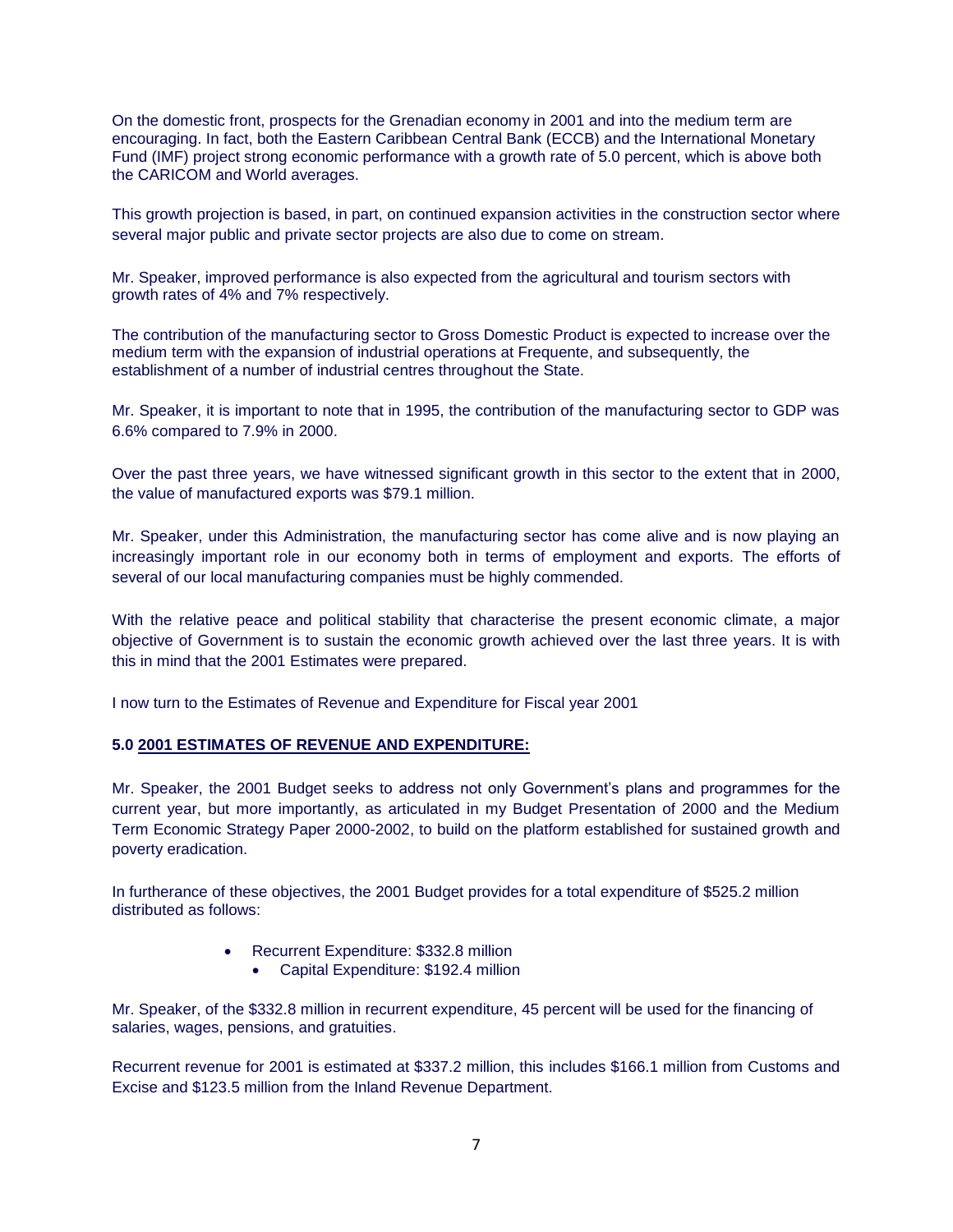A current account surplus of \$48.9 million (less amortisation) is therefore projected.

The following is a breakdown of Capital Expenditure by major sectors:

| <b>Sector</b>                           | <b>Allocation</b> | <b>Percentage of total</b> |
|-----------------------------------------|-------------------|----------------------------|
|                                         | (\$million)       |                            |
| <b>Physical Infrastructure</b>          | 80.0              | 41.6                       |
| Agriculture                             | 22.8              | 11.9                       |
| Tourism                                 | 13.4              | 7.0                        |
| <b>Health</b>                           | 15.5              | 8.1                        |
| Education                               | 19.5              | 10.1                       |
| Youth, Sports and Community Development | 4.2               | 2.2                        |
| Other                                   | 37.0              | 19.1                       |
| <b>Total</b>                            | 192.4             | 100.0                      |

Mr. Speaker, of the \$192.4 million budgeted for capital expenditure, \$113.6 million or 59 percent will come from external sources, while the remaining \$78. 8 million or 41% will be financed from local revenues. Of the \$113.6 million in external financing, \$51.7 million represents grant financing while \$61.9 million will be funded through loans.

Mr. Speaker, I now move to the Capital Expenditure Programme for 2001.

## **6.0 CAPITAL EXPENDITURE PROGRAMME FOR 2001**

## **6.1 Communications and Works**

Mr. Speaker, Government recognises that a well-developed economic infrastructure is necessary to promote domestic economic activity and attract and optimise foreign investment. Never before in the history of this Country have so many infrastructure works been commissioned, undertaken and completed – major roads, concrete roads, air and sea ports expansion, stadium, and ministerial complex to name a few. These are investments for our generation and the next.

Mr. Speaker, it is, therefore, not surprising, that for this and other reasons, the Grenadian economy has been the fastest-growing economy in the OECS over the past three years.

Mr. Speaker, the development of infrastructure will remain a high priority. Several major projects will continue, or commence in 2001. Consequently, \$80 million have been allocated to infrastructural development in 2001 as compared to the \$73 million spent in 2000.

The Ministry of Works must be highly commended for the improved rate of implementation that approximated 80% last year.

The major infrastructural projects for 2001 will include:

- 1. Road Maintenance Programme \$14 million
- 2. Emergency Works (Disaster Rehabilitation) \$9.0 million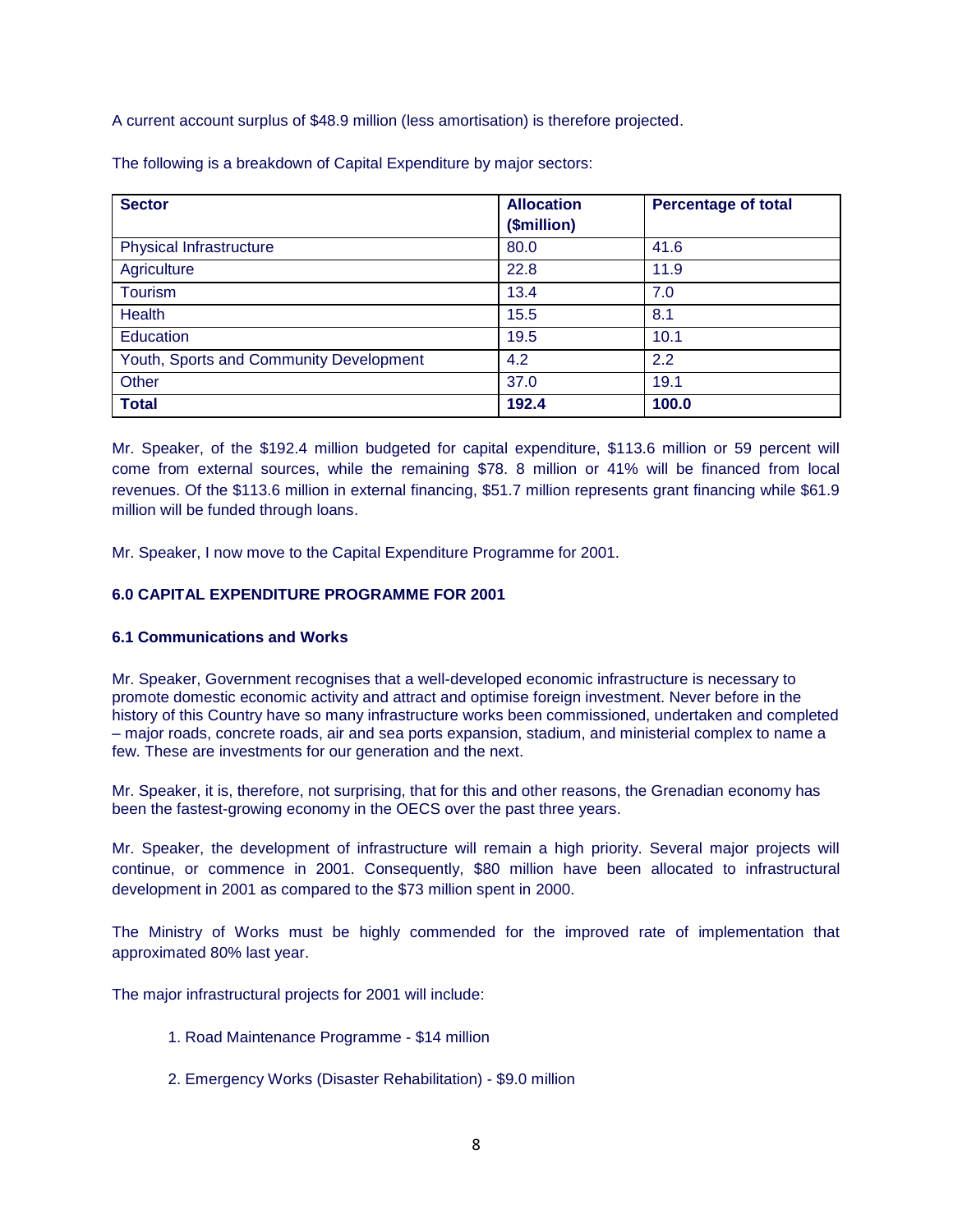- 3. Secondary Roads \$10.0 million
- 4. Carriacou Multi-Project \$9.7 million
- 5. ROC/GOG Multi-Project \$7.0 million
- 6. Water Supply \$5.5 million.

#### 6.2 Agriculture and Fisheries

## *Mr. Speaker, the structure of Grenada's economy is changing on account of the rapid growth of the Services sector. In 1990, the Services Sector accounted for 53.2% of GDP. By the end of 2000, it accounted for approximately 70%. In contrast, Agriculture accounted for 46% of GDP in 1960, compared with 13% in 1990 and 8% by the end of 2000.*

Mr. Speaker, the relative decline of Agriculture's share of GDP is a normal occurrence in a developing country. Grenada is no exception. Nonetheless, the agriculture sector will continue to be an important pillar of our economy for several socio-economic reasons.

*Not the least among these reasons are the urgent need for domestic food security and the need for strong linkages with our growing tourism sector.*

In this regard, the broad goal of Government is to place the sector on a solid commercial and *scientific footing thereby increasing production and productivity, and at the same time making the sector more attractive to a younger generation of farmers.. As a consequence, the budgetary provision for the year 2001 is \$22.8 million, an increase of 17% over last year's allocation of \$19.5 million.*

#### 6.3 Tourism and Civil Aviation

Mr. Speaker, tourism continues to be a lead growth sector in our Economy. In support of sustaining this growth, the sum of \$13.4 million is earmarked. This includes \$10.0 million to the Grenada Board of Tourism. Mr. Speaker, you may recall that in my Budget Presentation last year, Government gave an undertaking to give the Grenada Board of Tourism, \$10.0 million each year for the next three years. I am pleased to note, that in excess of \$12 million dollars were disbursed to the Board of Tourism as promised.

Mr. Speaker, this is a Government of its word. Indeed, this Government has placed considerably more money at the disposal of the Board of Tourism for marketing and promotion than any other Administration.

As a demonstration of Government's commitment to support the revitalisation of the small hotels, I am pleased to advise that an allocation of \$250,000 has been made for the provision of technical assistance to these small hotels in 2001.

Government is very mindful of the importance of the cruise tourism sub-sector to the livelihoods of many of our People. A major initiative has been launched to enhance this sub-sector. Important steps are being taken to enhance conditions, services, and facilities for cruise tourists. These include the construction and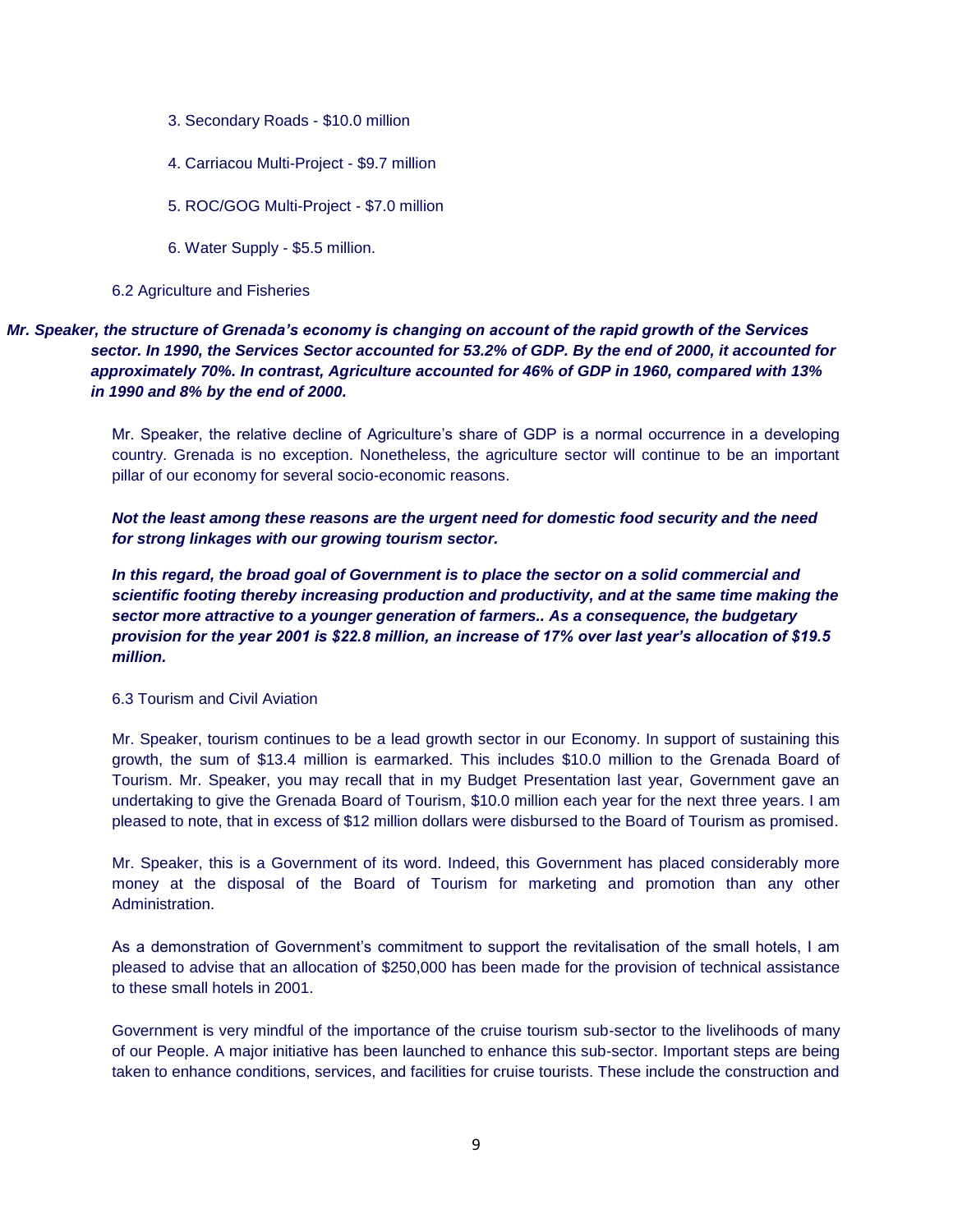expansion of airport and seaport facilities, the upgrading of tourism sites throughout the State, and the implementation of urban renewal projects for the towns of St. George and Grenville.

#### 6.4 Education and Human Resource Development

Mr. Speaker, the development of our human resources constitutes the single most important element of our national development. In the context of an ever-changing global environment, it is imperative that our education system reflects our current national development priorities. To this end, the Ministry of Education undertook the preparation of a 10-year strategic plan for the education system during the year 2000. The Education Plan is almost complete, having benefited from extensive consultations from a widerange of stakeholders.

A new development for the T.A. Marryshow Community College (T.A.M.C.C) in 2001 will be the introduction of university courses in Arts, Science and Business.

These courses will be offered during the day and evening thereby catering for persons who are working but would like to further their education and obtain a university degree.

This is a major turning point in our education system because this facility makes it possible for our people to gain a tertiary education at a far lower cost than they would have to pay if they had to travel abroad.

Efforts will be intensified in the area of technical and vocational education. The aim is to create a cadre of skilled and semi-skilled professionals able to contribute to national development. In this regard, a new skills-training centre in Seamoon St. Andrew will cater for the youth of St. Andrew's and St. David's.

This training centre will provide our youth with the opportunity to develop a wide range of vocational skills so that they can be readily absorbed in the dynamic job market or obtain self-employment.

Information technology and computer studies will continue to figure prominently in human resource development in 2001 with the National Employment and Skills Training Programme. It is our intention to make access to a personal computer available to every single Grenadian.

As a consequence, an aggressive and intensive training scheme will be pursued in workplaces, schools, communities, and villages. These programmes will empower our youth to take advantage of the tremendous opportunities that exist in high tech, knowledge-based industries.

At present, the rate of tax on personal computers is 5% whereas the rate of tax on computers for commercial use is 10%. However, the rates on computer parts and accessories are higher. Government will move swiftly to review the taxes on computer and computer accessories with a view to further reductions. We hope this move will encourage individual and corporate citizens to be part of the Digital Age.

In order to facilitate this massive effort to provide training and educational opportunities, increased resources are needed. Accordingly, \$19.8 million have been allocated in the 2001 Budget for capital projects to be undertaken within the Educational Sector, an increase of 22% over the actual expenditure of \$16.2 million in 2000. Of course, this is in addition to the recurrent expenditure of \$55 million for the Ministry of Education.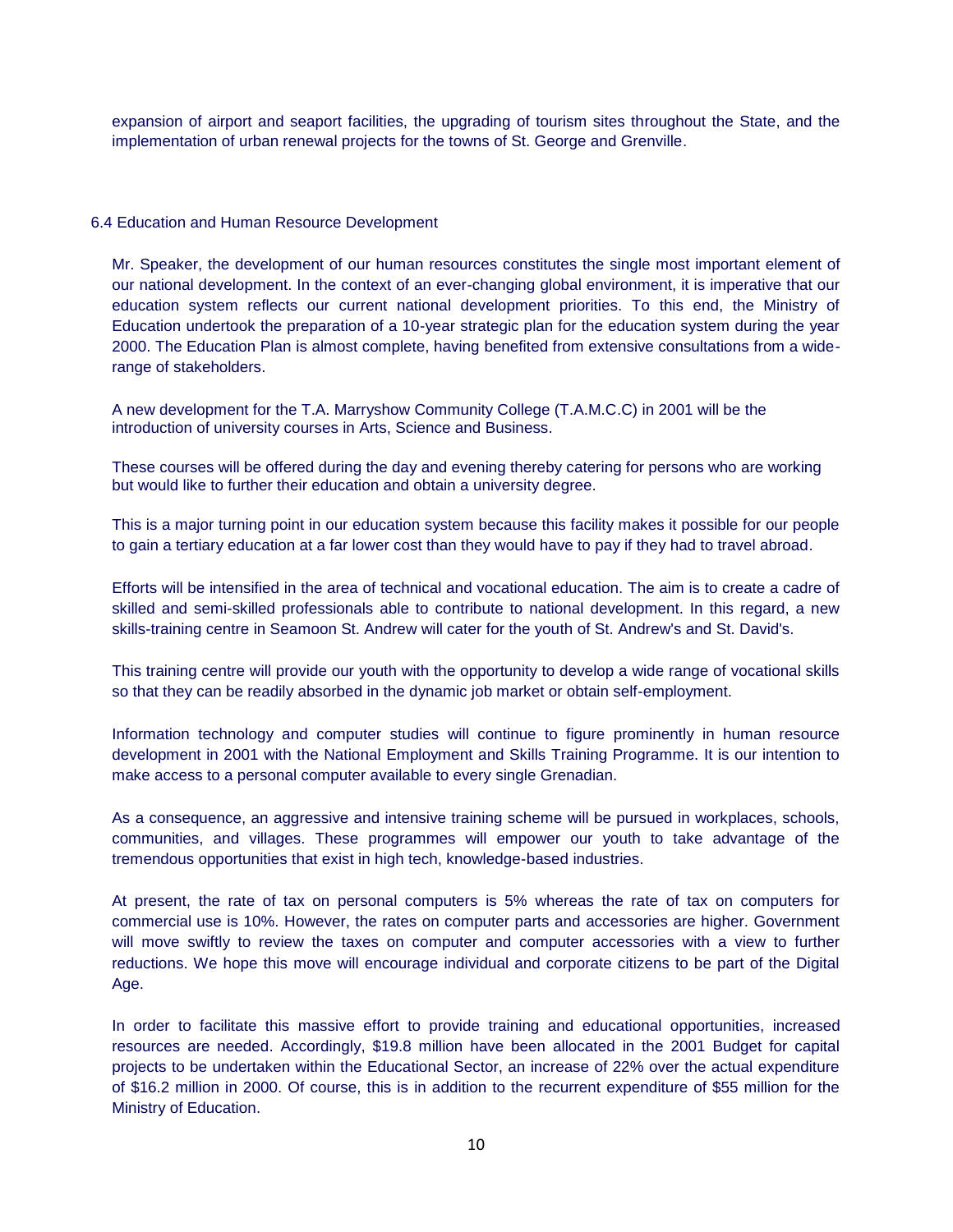## **6.5 Health**

Mr. Speaker, Government will intensify its Health Sector Reform Programme this year. In this regard, the completion of the New Hospital Development Programme and the decentralization of the management of Hospital Services will remain the top priorities.

During the past year, the issue of HIV/AIDS has risen to high prominence on the international development agenda. In terms of the per capita incidence of HIV/AIDS, the Caribbean is currently second only to sub-Saharan Africa. This is a most disturbing position! Consequently, the Ministry of Health will prepare a National Strategy to address the formidable threat posed by HIV/AIDS to our national development objectives.

Indeed, all our efforts in education and human resource development will be undermined if urgent steps are not taken to deal with this epidemic.

Additionally, the cost of medical care for HIV/AIDS patients is unbelievably high and will place a financial burden on both the families of the patients, as well as the Government.

Work on a National Health Plan will continue and be accelerated this year. It is expected that the issue of a National Health Insurance Scheme will be revisited with a view to identifying some feasible options for this Scheme.

Mr. Speaker, there has undoubtedly been noticeable improvement in the extent and quality of solid waste disposal services throughout Grenada, Carriacou and Petit Martinique. Government will continue to collaborate with the Grenada Solid Waste Authority to ensure proper management of waste disposal.

The recent completion of the sanitary landfills at Perseverance in Grenada and at Dumfries in Carriacou will serve as a major boost to this endeavour. For 2001, the Ministry of Health has been allocated \$15.5 million for capital expenditure.

#### **6.6 Housing**

Mr. Speaker, shelter is a basic human necessity. Accordingly, our Government is fully committed to improving access to housing opportunities for middle and low-income households and also improving the quality of the existing, and the new housing stock.

The first phase of the Beausejour Housing Project is now completed with the construction of twenty-eight (28) units. All of the utilities including water, electricity, and telephone have been installed. Recently, work commenced on the road leading to the housing development and it is expected that this road will be completed in the first half of this year.

Government has also completed the first phase of the Diamond Housing Project in St. Mark's with the completion of fifteen (15) units**.** Several of these units have already been sold and the owners will begin occupancy this month.

Furthermore, Government has given its approval for the Dunfermline Housing Project in St. Andrew's. This Project will commence this month. This Development will construct one hundred (100) units of two bedroom and three bedrooms houses with roads, electricity, water and a bridge on fifteen (15) acres of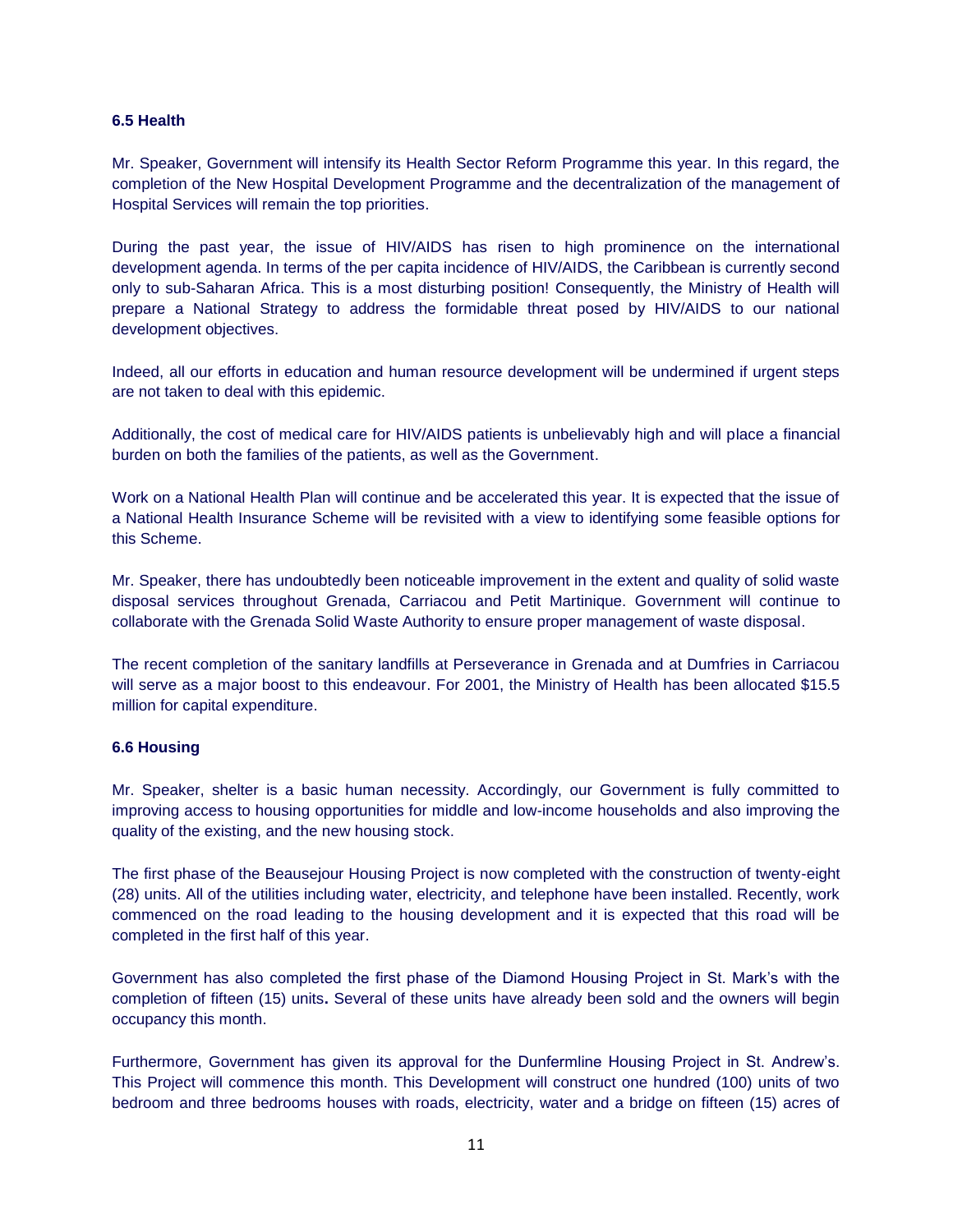land. This Project is estimated to cost \$12.5 million and should be completed within fourteen (14) months from the start-up date.

The National Insurance Scheme is planning to develop its 77 acres of land in Lauriston, Carriacou into a housing development. Plans are well on stream to award contracts for the infrastructural works.

Government through the Housing Authority of Grenada is collaborating with a Cuban firm to construct low income houses costing between \$30,000 and \$40,000 dollars. A model house from Cuba will soon be erected at the Sandino Complex of the Housing Authority, for viewing, by interested persons.

I am pleased to note that on October 05, 2000, the Physical Planning Unit of the Ministry of Finance and Planning, with assistance from the Organisation of American States, launched the National Building Code and Planning Guidelines. This new Code will be piloted for a period of one year, reviewed, amended if necessary, and then become permanent.

The Code aims to ensure that disaster-resistant building standards are instituted as a matter of law. This will undoubtedly assist all of our citizens, but particularly the poor since they are the most vulnerable when a natural disaster occurs.

#### **6.7 Youth and Sports**

Mr. Speaker, the long-term success of a Nation resides in its future generations. Consequently, youth development is of paramount importance in our development thrust.

## **Government is pleased to note that the National Youth Policy has been completed and that its implementation will commence this year.**

Mr. Speaker, the Stadium has generated renewed interest in sport at all levels of society and is motivating our athletes to improve their performances. However, Government's

commitment to youth development goes way beyond the construction of the National Stadium.

With the kind assistance of the Government of the Republic of China, the Rural Sports Facilities Project will commence this year.

This most important project includes the upgrading of playing facilities at Cuthbert Peters Park in St. John's, Progress Park in St. Andrew's, La Sagesse in St. David's, Hillsborough in Carriacou and Alston George Park in St. Mark's.

Additionally, Government, through the National Lottery Authority will continue to upgrade the infrastructure for sport and recreation throughout the Country.

I am pleased to note that the Ministry of Sports has put together a National Sports Development Programme with emphasis on key sports such as cricket, football, netball, athletics and swimming among other sporting disciplines.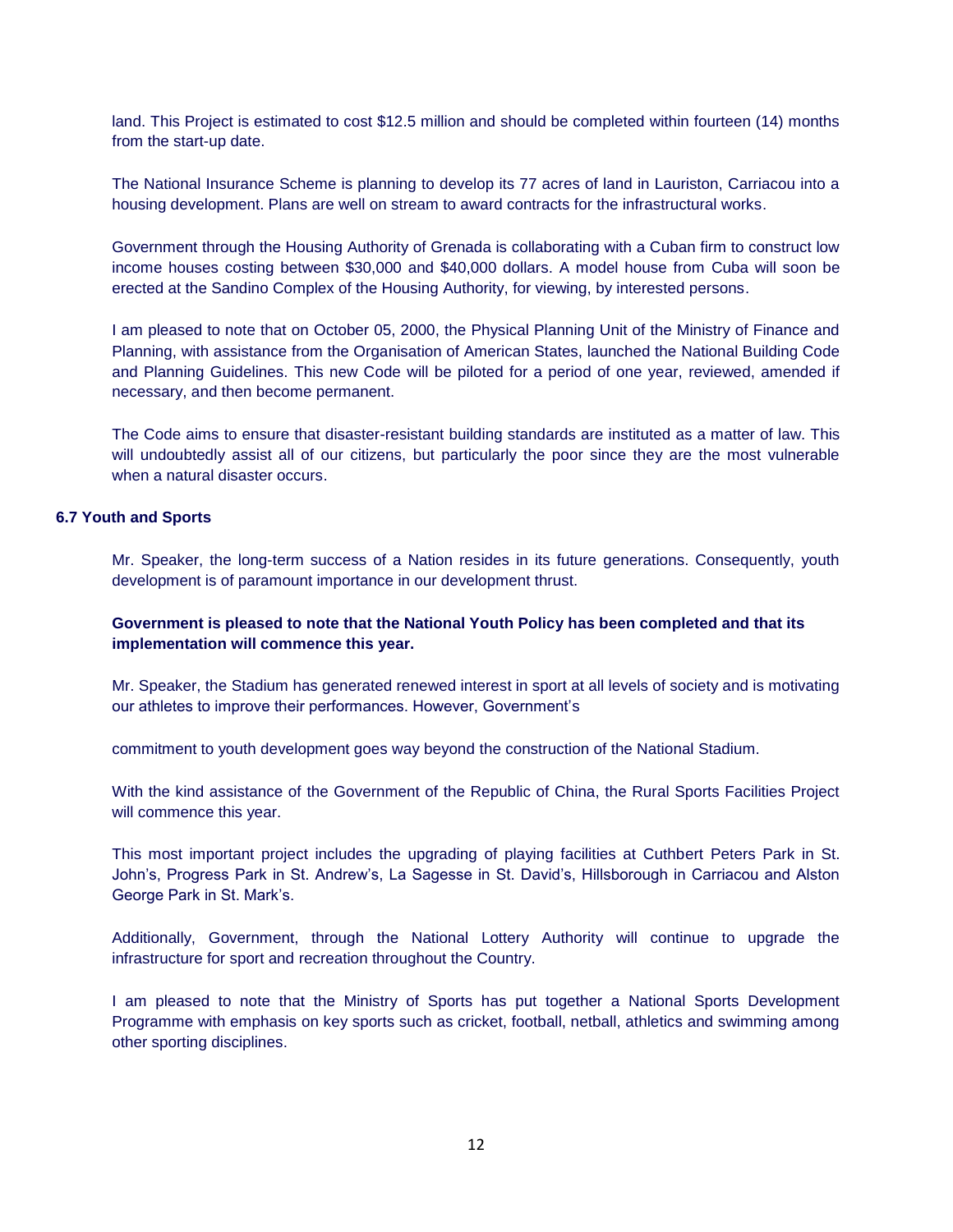Mr. Speaker, as we demonstrated recently with the incentives to our successful cricketers and coach, our Government support for sports does not stop at infrastructural development. We are prepared to offer tangible benefits to our athletes who represent this country or region, and excel.

## **6.8 Carriacou and Petit Martinique**

Mr. Speaker, the pace and extent of development in Carriacou and Petit Martinique under this Administration is unparalleled in the history of our Country.

I am pleased to announce that the Carriacou Multi-Project has finally commenced after a lengthy delay that included seeking additional financing from the Caribbean Development Bank for a section of road extensively damaged by Hurricane Lenny. It is expected that at least \$10 million dollars will be spent on this Project including the rebuilding of the Petite Martinique Jetty and the resurfacing of at least twelve (12) kilometres of road.

This year, the provision of capital expenditure for other projects has increased by 50% from \$2.4 million to \$3.6 million. Some of the projects include the Cultural and Sporting Centre, the ROC/GOG Multi-Project, the Hillsborough Welcome Centre and the Carriacou Integrated Land Use Forestry Development Project.

## **7.0 PRIVATE SECTOR INVESTMENTS**

Mr. Speaker, this Administration recognises the Private Sector as the principal engine to propel our development in the New Millennium. As a consequence, we are prepared to support private sector initiative as best as we can. Our courageous position on the Egmont Development Project demonstrates our commitment to supporting the private sector, particularly the local private sector, in meaningful and substantial investments.

The Grenada Industrial Development Corporation (GIDC) reports that forty-four (44) investment proposals were received and reviewed by the Corporation during the past year with a potential investment value of over \$98.5 million. Most of these proposals are for tourism developments.

The hotel accommodation plant was enhanced with the major redevelopment of the Spice Island Beach Resort and the construction of the La Luna Hotel. Government wishes to commend the owners of these properties for these investments in the Grenadian economy.

Mr. Speaker, the year 2000 also witnessed expansion to one of Grenada's most modern yacht marinas. Grenada Marine, located at St. David's Harbour, is 100% locally owned, accordingly, the local entrepreneur must be commended.

Mr. Speaker, I am pleased to announce that infrastructural works have finally started on the first phase of the long-waited Ritz Carlton Project.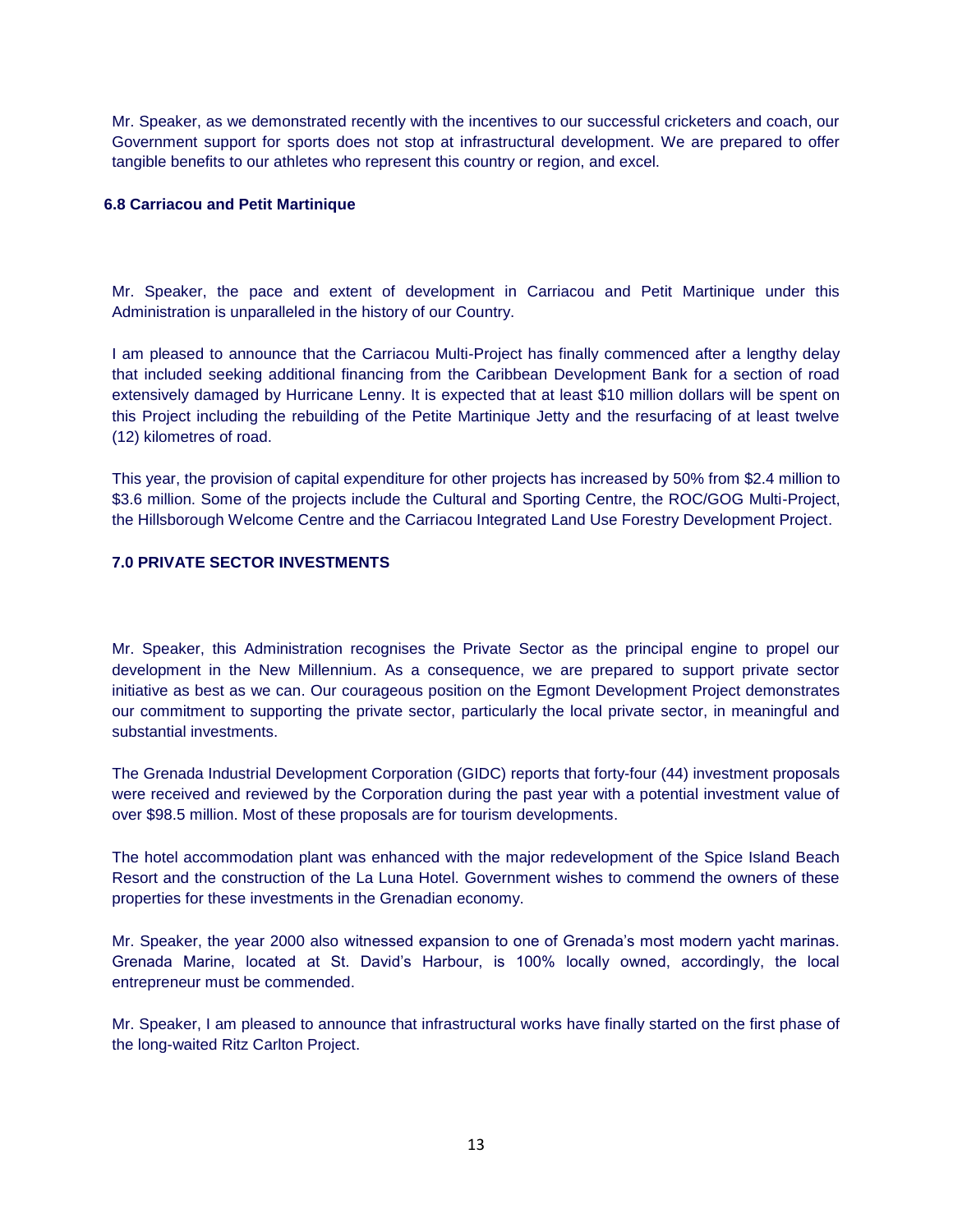Several other hotel projects are in the pipeline for this year including the Cinnamon Hill Development (250 rooms), the Grand Anse Resort (250 rooms) and the expansion of the Grenada Grand Beach Resort (54 rooms).

Mr. Speaker, a tourism development to be known as the Levera Beach Bungalow Hotel Project is also planned. The Project will construct 300 bungalows at Bathway in St. Patrick's and will employ 400 people during construction. This Project is estimated to cost US\$90 million and is likely to commence later this year. Mr. Speaker, this Project should not be confused with the Levera Hotel Project which is actively being considered.

Mr. Speaker, only recently a French investor purchased Calivigny Island from a Grenadian family. The Investor intends to construct villas for an upmarket clientele. This Project will start later this year.

Mr. Speaker, plans are well advanced for the construction of a multi-million dollar cruise ship terminal in St. George's by a Switzerland-based group of investors. Work on the construction of the St. George's Bus Terminus will commence shortly, while work has already started on the Sauteurs Bus Terminus.

Mr. Speaker, August 2000, witnessed the unofficial opening of the Spiceland Mall, the initiative of a Grenadian family.

This new facility offers a considerable range of shopping options for both our local residents and tourists. The family concerned ought to be applauded for this significant investment and the jobs created.

In the area of manufacturing, approximately EC\$6.1 million was invested in the expansion of the awardwinning W&W Electronics – an electronics assembly plant at Frequente. The expansion of W&W Electronics is expected to generate an additional seven hundred (700) jobs.

Mr. Speaker, in keeping with our stated goal of agricultural diversification, plans are well underway for the establishment of a Multi-Agro-processing Plant in St. David's.

This facility will purchase local fruits and vegetables and convert them into semi-processed and processed goods. The Plant will be a major boost to the agricultural sector and will give farmers another option for their produce. The facility will be owned and operated by a local entrepreneur. Mindful of the critical importance of this Project, Government will assist the local entrepreneur by guaranteeing part of the financing.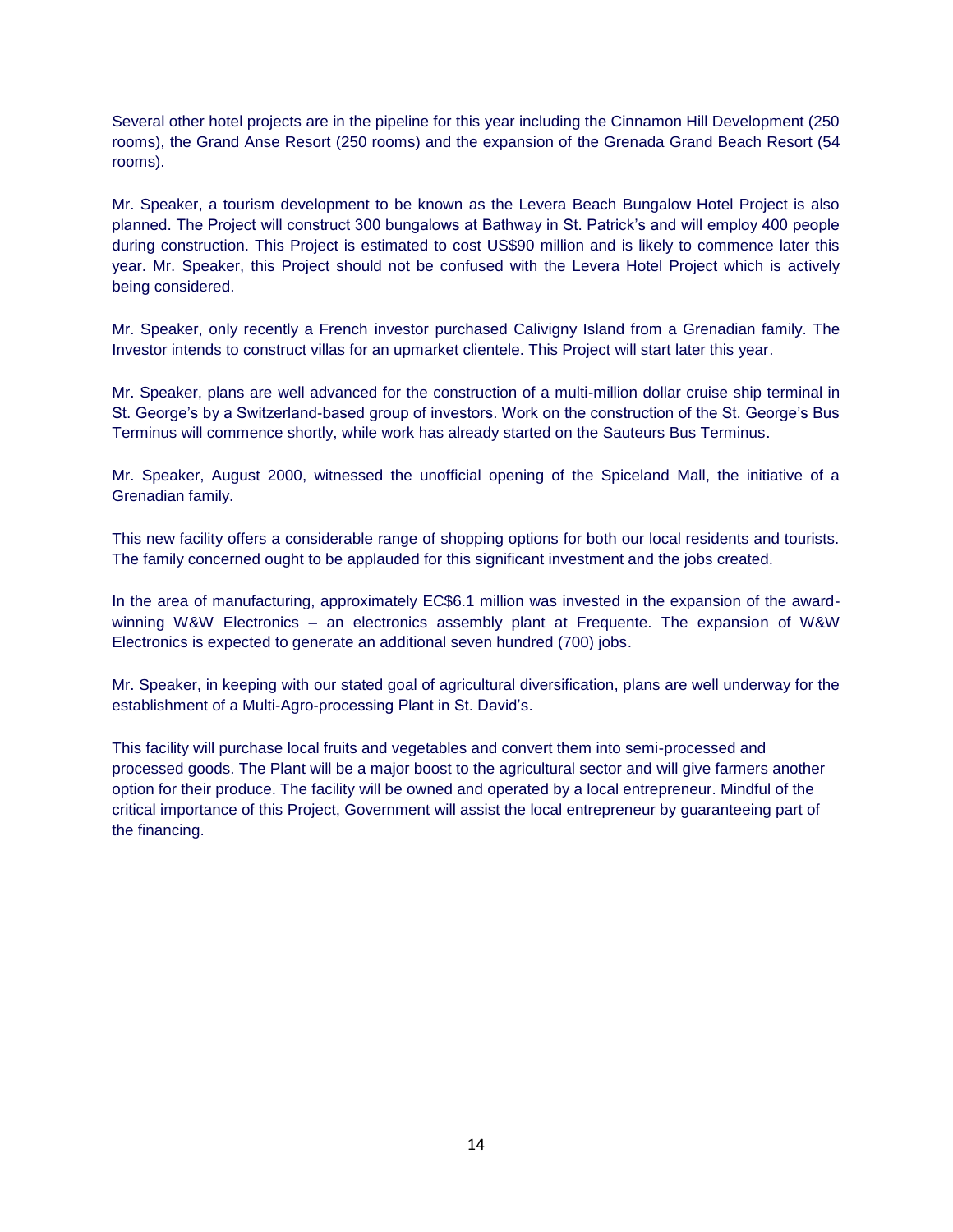## **8.0 IMPROVING THE REGULATORY FRAMEWORK**

Mr. Speaker, our Government fundamentally believes that the private sector, both local and foreign, should play a lead role in the generation of activity in our economy. In this regard, the critical role of Government is to provide the enabling environment for the private sector to grow and flourish. The elements of this enabling environment include sound economic policies, incentives and appropriate regulatory frameworks.

I now wish to highlight some important areas of our economy that will benefit from a stronger regulatory framework.

#### **8.1 International Financial Services**

Mr. Speaker, the development of the International Financial Services Sector in Grenada is a conscious response to the fulfillment of our special development needs. These include the need to diversify our economic base, enhance national revenue, and create meaningful and quality employment opportunities for our people.

In pursuit of these objectives, Grenada launched its international financial services sector in 1996.

Recognising, however, that a well functioning, stable, and well regulated financial environment is vital to the development of the sector, the Government of Grenada, in January 2000, established the Grenada International Financial Services Authority (GIFSA) - a statutory body - charged with the principal responsibility of Supervising and Regulating the activities of the International Financial Services Sector.

Notwithstanding our efforts, the problems that subsequently surfaced with one of the major offshore banks, demonstrated that there were some weaknesses in our regulatory framework.

Mr. Speaker, I wish to make it abundantly clear that Government is currently commissioning a full and thorough investigation, utilizing international expert assistance. It is hoped that this investigation will provide information on possible illegalities in the operations of this Bank and such information will be used to bring those responsible for these illegal actions, to justice.

The primary concern of this Government is to ensure that a thorough and independent investigation is completed and that funds of legitimate depositors are recovered.

By so doing, Grenada's good name as an international financial services center will be preserved.

Additionally, Government will, in the next few days, make an application to the court for the international accounting firm of PriceWaterhouseCoopers to be appointed as the liquidator of First International Bank. This court-appointed liquidator will track the assets of the Bank both local and overseas, and distribute the proceeds of these assets to depositors and creditors as prescribed under the Companies Act.

In order to safeguard our jurisdiction from similar occurrences in the future, Government has embarked upon a number of measures designed to strengthen the **regulatory and supervisory capacity** of GIFSA. These include:

1. Review of all existing legislations governing that sector, with a view to strengthening them. This review should be completed in time for the Financial Action Task Force Review scheduled for March 2001.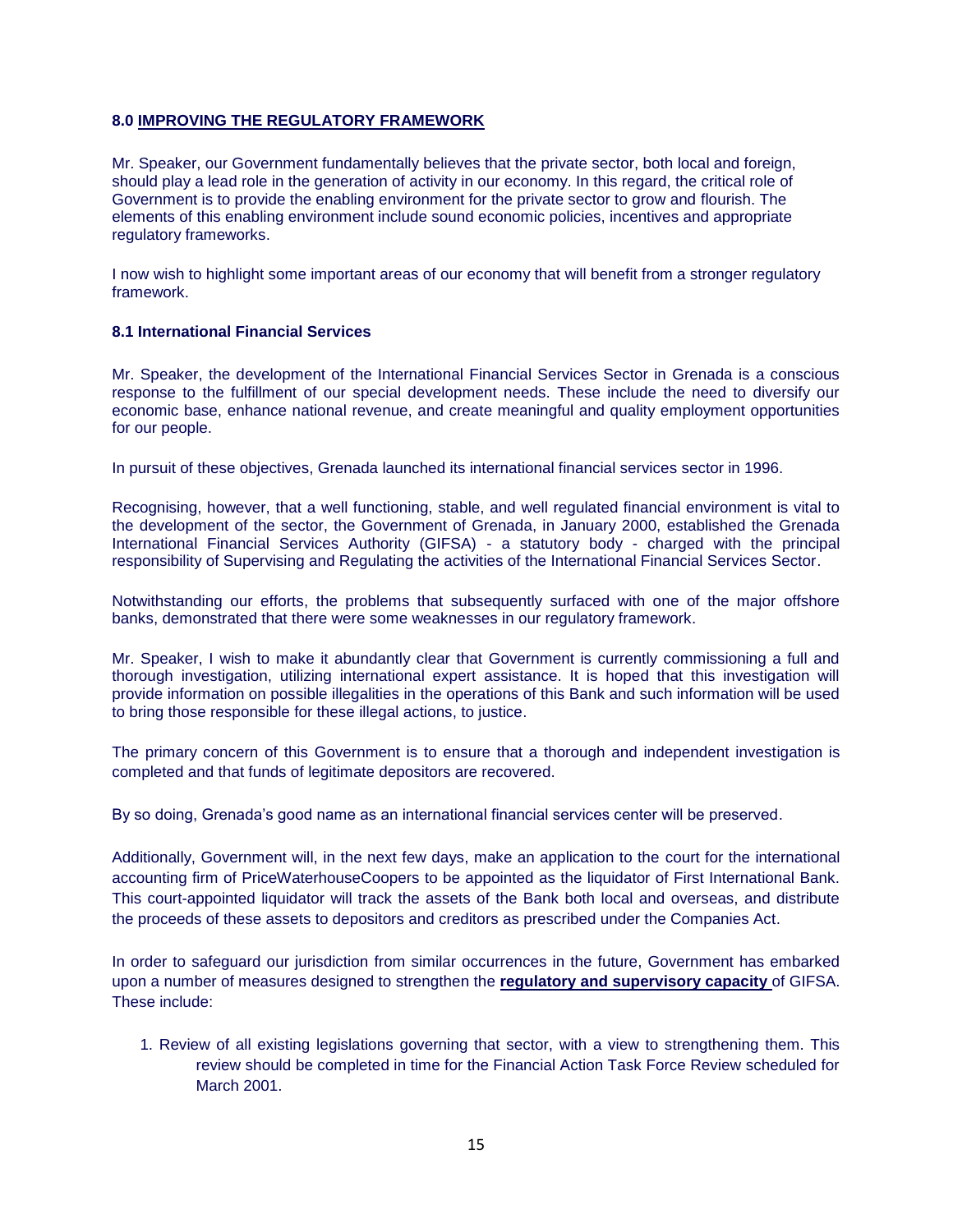- 2. The appointment of a National Drug Crime and Money Laundering Committee to deal with drug, crime and money laundering. This committee is already in place and headed by the Minister of Legal Affairs.
- 3. The appointment of an Anti-Money Laundering Supervisory Authority as provided for in the Money Laundering (Prevention) Act 1999. This Authority will accept and investigate reports on suspicious financial transactions, money laundering and other forms of financial crime. This Authority is already in place and is chaired by the National Security Adviser.
	- 4. Regular training of the staff of GIFSA with assistance from external agencies such as the Caribbean Financial Action Task Force (CFATF) and the International Monetary Fund (IMF).
	- 5. The establishment of a bank supervision department and the appointment of a bank supervisor to ensure that all offshore banks and other financial institutions are properly capitalized, and operate within the norms of that sector. Banks that are not properly capitalized will face the prospect of having their licenses revoked. A bank supervisor has already been appointed.
	- 6. The separation of the promotional activities from the regulatory activities of GIFSA. The Grenada Industrial Development Corporation (GIDC) will undertake the promotional activities.

#### 8.2 Labour Relations

Mr. Speaker, the promotion of industrial peace and tranquility throughout the State is of great importance to this Government. As a result, this year, the Department of Labour will be strengthened to better serve all of its clients.

Mr. Speaker, I am pleased to note that the Labour Code inclusive of the Employment Act and the Labour Relations Act came into force during 2000. The passage of this Legislation represents a major advance for workers' rights in this Country.

Mr. Speaker, the White Paper currently in circulation arose out of this Government's commitment to consultation as well as the apparent lack of goodwill on the part of some trade unions that appear not to regard the importance of a stable industrial climate. I call on all our social partners to put the Country first.

Mr. Speaker, the Department of Labour will be strengthened to function as an employment agency. To this end, a Labour Market Information System will be developed with on-line access for both employers and potential employees.

#### **8.3 National Security**

Mr. Speaker, Government is mindful of the menace posed to the stability of Grenada and the rest of the Caribbean by the transshipment and illegal trafficking of drugs and money laundering. Government intends to collaborate very closely with regional and international organizations to combat these challenges. External assistance will be sought for the procurement of equipment and training for the Police Force and the Coast Guard.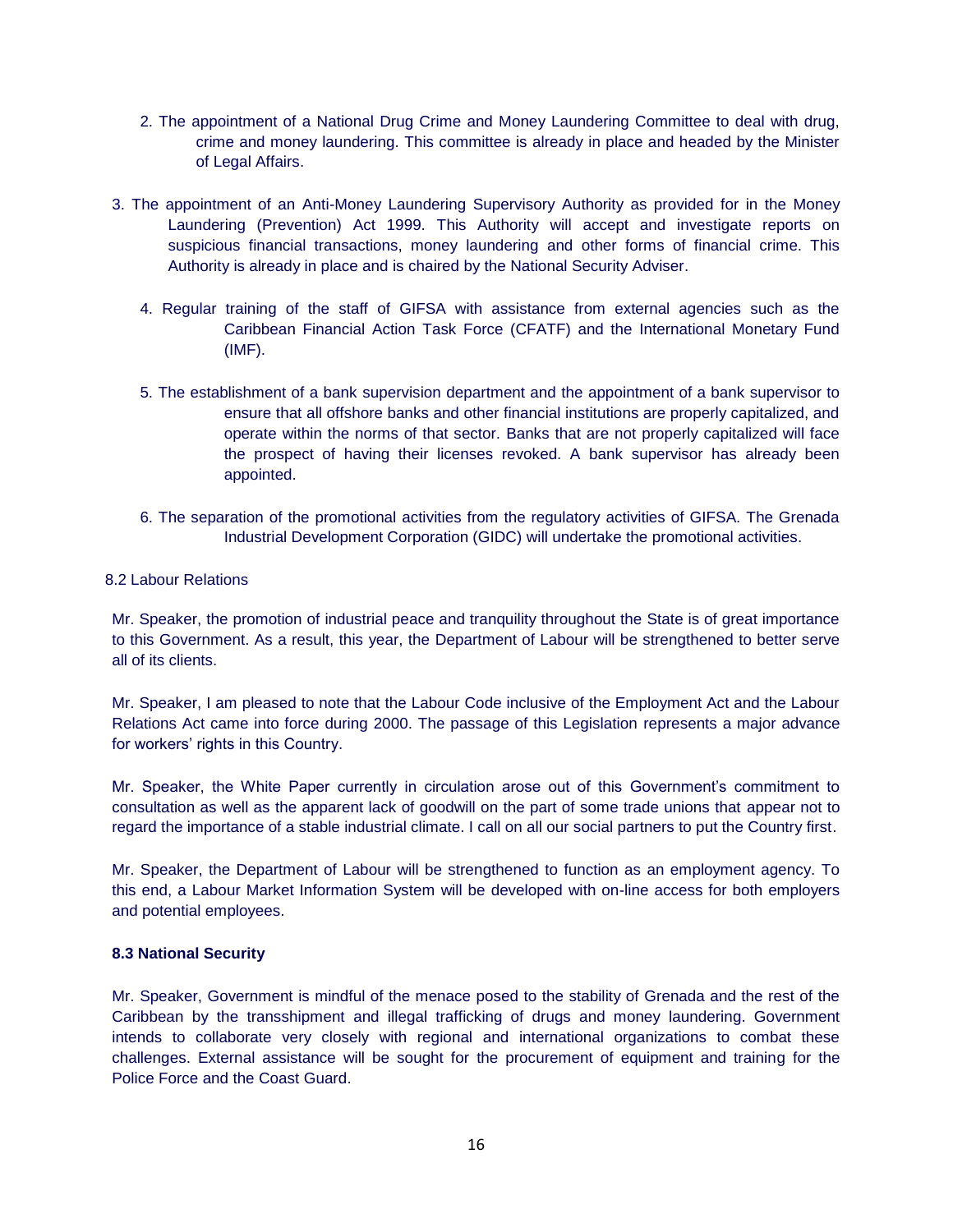As part of its commitment to raise the capability of the Police Force, a new Police Headquarters will be built, several police stations refurbished, and a Crime Hotline will be established.

The Computerisation of the Police Force that started with criminal data records has now been extended to immigration. Very soon, all police stations will be linked through a computer network thus improving the speed of crime prevention and detection. An Automated Identification and Fingerprinting system is also planned.

## **8.4 Environmental Protection**

Mr. Speaker, in light of all the developments, recently completed, planned or ongoing, the issue of physical and environmental protection is a high priority for this Administration.

During 2000, work was completed on both a National Biodiversity Plan of Action and a National Adaptation to Climate Change Strategy. Implementation of some of these recommendations will begin this year.

At present, a National Physical Development Plan is being prepared. Later this month, work will commence on the drafting of a comprehensive Physical Planning and Development Control Bill with accompanying regulations.

#### 8.5 Foreign Affairs

Mr. Speaker, in October last year, the Ministry of Foreign Affairs convened a Meeting of Heads of Missions, Ambassadors at Large and Honorary Consuls with a view to strengthening Grenada's presence in the global environment. As a result, new policies for Protocol and the Appointment of Honorary Consuls have since been approved, while a new Foreign Policy Document will be presented for Cabinet's approval shortly.

Moreover, a Foreign Policy Bureau has been established to coordinate Grenada's representation at international fora.

## **9.0 COMMERCIALISATION**

*Mr. Speaker, this Administration remains committed to the principle of smaller government and a more efficient Public Service.*

To this end, Government intends to actively pursue the policy of commercialisation by contracting out certain services. In 2001, several major government departments will benefit from this policy. These include:

- 1. The statutorisation of the T.A. Marryshow Community College
- 2. The statutorisation of the Government Printery; and
- 3. The conversion of the Hospital Services into an executive agency.

The policy of commercialisation has now been successfully implemented in the Ministry of Works.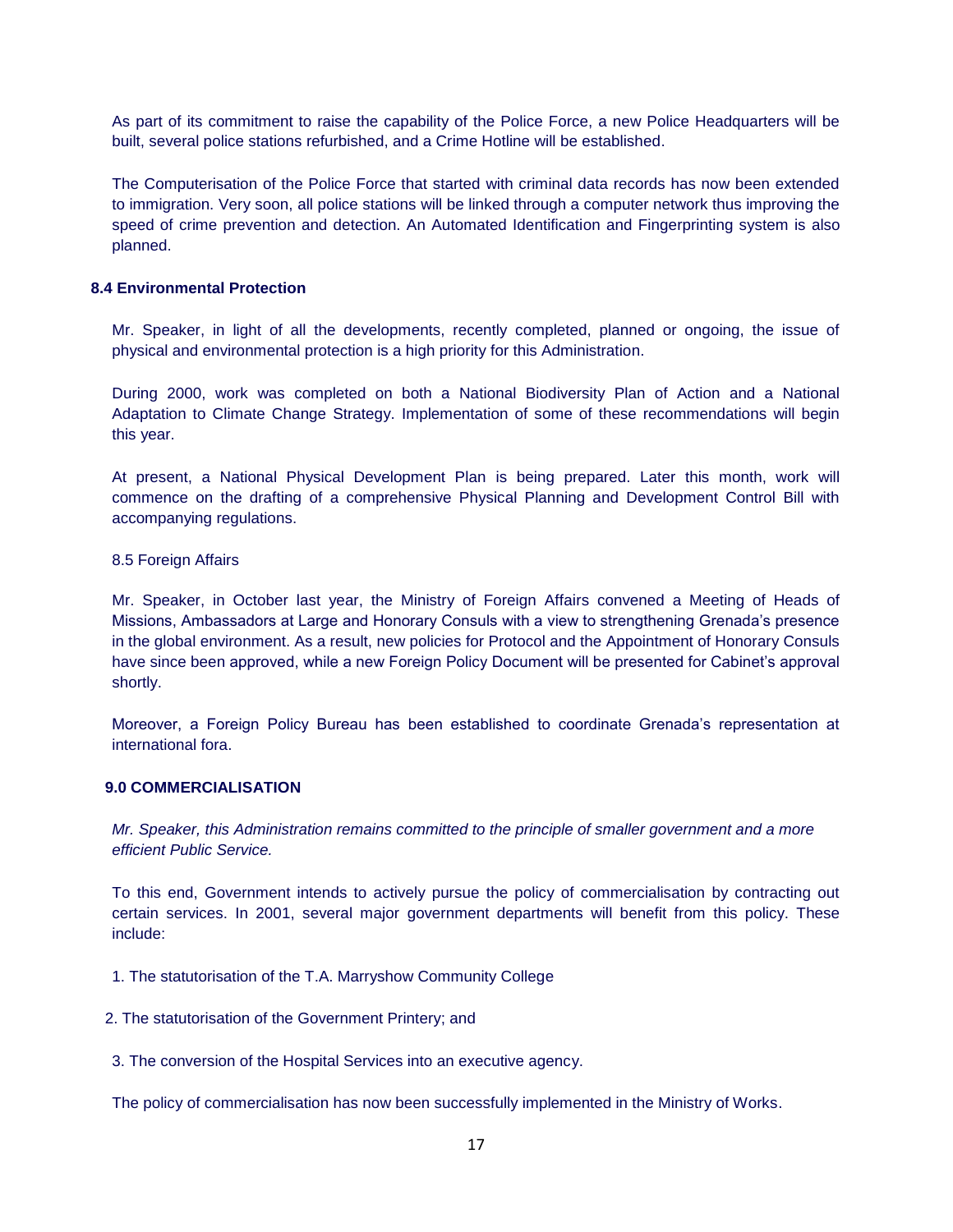We have all witnessed substantial improvement in the quality of the services offered to Government, by some of these former workers who are now under contract.

Mr. Speaker, the policy of commercialisation is more than just reducing the size of the Public Service and improving levels of service to the public. It is about unleashing the

entrepreneurial spirit of our people. In the area of cleaning of government buildings, for example, we now have several co-operatives offering cleaning services to Government under contract.

Mr. Speaker, the success of these cooperatives has been a revelation about what can be accomplished if people are given a chance to work for themselves. Mr. Speaker, not only has the quality of the service improved, but also, these cooperatives have been able to successfully bid for jobs in the private sector.

#### **10.0FISCAL MEASURES**

Mr. Speaker, I am pleased to announce to this Honourable House, that there are no new taxes in this year's budget.

This is consistent with our philosophy that higher taxes are inimical to economic growth, and can cause undue hardship to the most disadvantaged groups in our society.

The significant improvement in revenue intake projected for this fiscal year, therefore, will depend on four major factors:

- 1. increased buoyancy in the economy
- 2. greater efficiency in the collection of revenue
- 3. higher levels of voluntary compliance on the part of some taxpayers.
- 4. greater reliance on non tax source of revenues, for example, user fees and licences.

Mr. Speaker as a result of the factors mentioned, both the Customs and Excise Department and Inland Revenue Department met and surpassed their revenue targets for 2000 by collecting \$157.5 million, and \$113.5 million respectively. It is projected that both departments will achieve their respective targets of \$166.1 million and \$123.5 million in 2001.

Notwithstanding the strong revenue performance, it must be noted that significant leakages and noncompliance in revenue collection still exist.

Mr. Speaker, in this age of declining foreign aid and concessionary financing, greater reliance must be placed on domestic resources to finance our development needs.

In this regard, Mr. Speaker, Government will implement further measures to ensure that there is greater compliance with our tax laws, and that other forms of leakages such as under-invoicing and smuggling are further reduced.

I am pleased to note that there has been a substantial increase in fines and interest payments for false declarations and late payment of taxes respectively.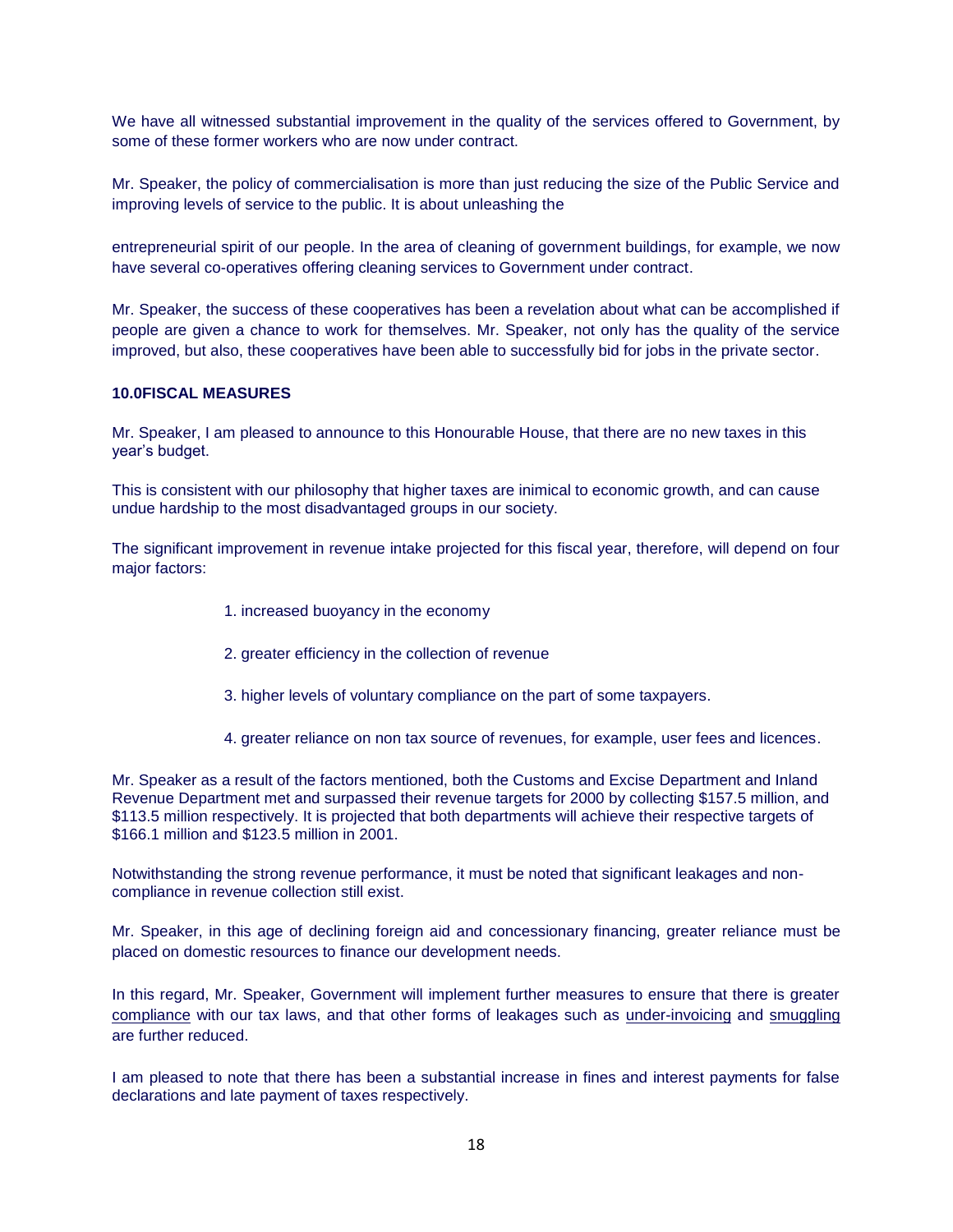This trend clearly demonstrates that our enforcement mechanisms are functioning, and these will be maintained. I trust that our taxpayers will see the wisdom of paying sooner rather than later.

Mr. Speaker, as I had promised, last year, the Audit Unit was re-established in the Inland Revenue Department and two accountants were recruited to complement the tax inspectors assigned to this Unit. This Unit has been receiving training from an experienced tax adviser and will not be merely reviewing the returns of taxpayers but, where appropriate, will undertake field audits to verify financial statements and tax returns.

During the past year, Government sought and obtained technical assistance from the International Monetary Fund to review some of its major tax legislations. This Mission also benefited from the inputs of the private sector. It is our intention to proceed with the implementation of some of the recommendations of this Mission during this fiscal year, particularly as they relate to the upgrading of tax legislations.

Mr. Speaker, based on the foregoing measures, we expect to see greater voluntary compliance with our various Tax Laws and, ultimately, improved revenue collection.

I now turn to the specific fiscal measures for 2001.

#### **Strengthened Property Tax**

Mr. Speaker, Government is committed to a property tax regime that is stable, equitable, transparent and responsive to economic growth. Given the buoyancy of the construction industry, the Property Tax is assuming increasing significance in Government's range of inland taxes. In 2000, property tax raised \$4.8 million compared with the target of \$4.5 million. We believe that the relatively low rates of property tax have contributed to improved compliance. However, there is room for improvement.

To this end, the Property Tax Act of 1997 will be amended to require demand notices to be issued by way of regular mail as opposed to registered mail. We expect this move to significantly improve voluntary compliance and at the same time, reduce the cost of administration.

As a consequence of the valuation exercise conducted during 2000, over 5,200 new properties were registered and will be liable to pay property tax in 2001. It is expected that property tax will generate at least \$6.0 million in year 2001.

#### Reduced Fuel Prices

Mr. Speaker, as I had indicated earlier, the sharp rise of oil prices on the world market has resulted in an increase in the local prices of both fuel and electricity.

During 2000, Government initially allowed the local price to increase to reflect international market developments. However, when the fuel prices showed no sign of falling, Government was forced to step in and set a ceiling of \$7.95 per gallon for the price of gasoline. Without this intervention, the local price of gasoline would have been approximately \$8.50 per gallon.

Mindful of the significance of fuel in the economy, and cognisant of the plight of the poor, Government took the bold decision in December 2000 to reduce the price of gasoline from \$7.95 per gallon to \$7.50 per gallon by further reducing the taxes on this commodity.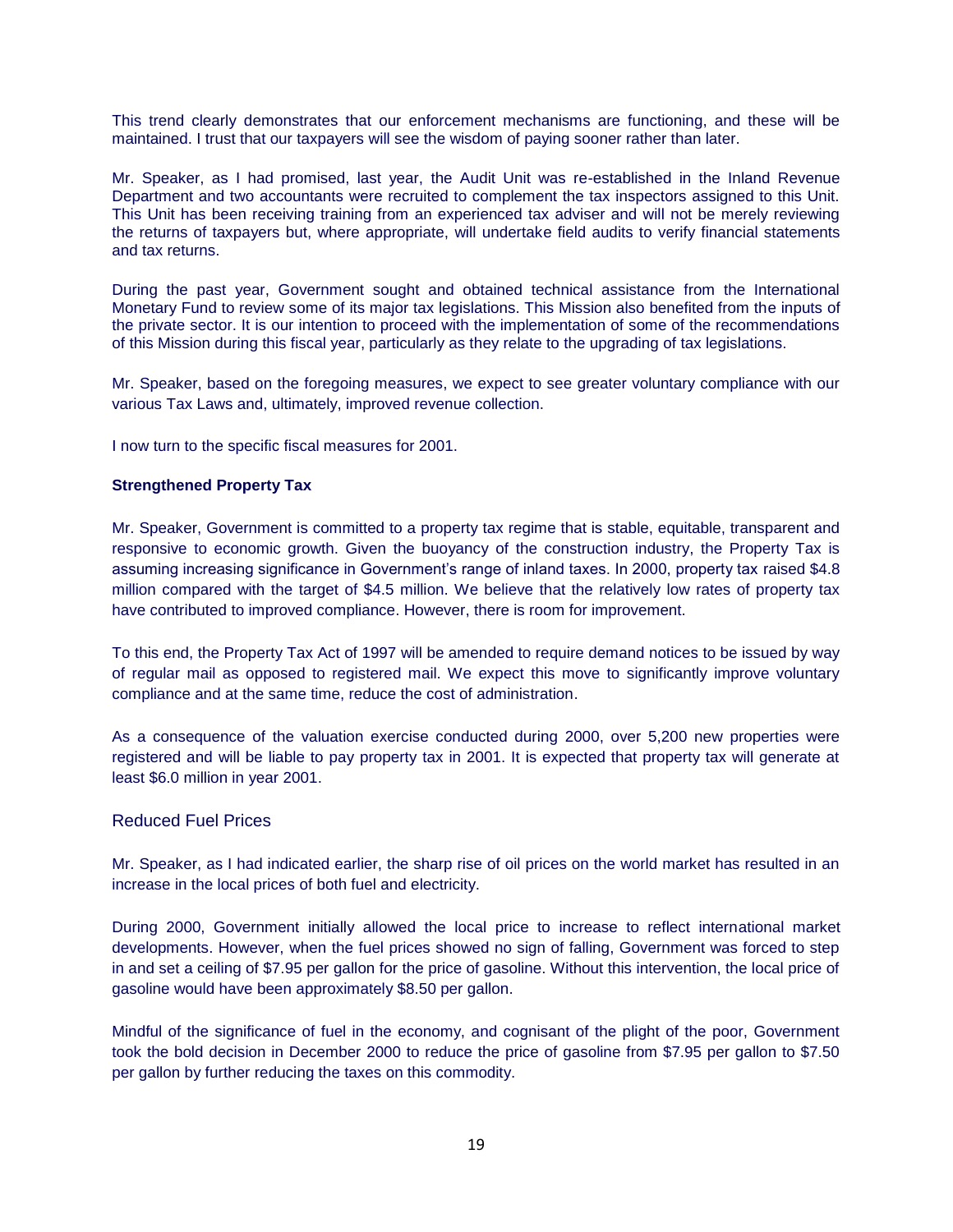Mr. Speaker, Government also waived the Annual Stamp Tax for all gas stations.

Furthermore, Government gave the dealers an increased margin of 20 cents in December 2000, following an earlier increase of 10 cents on their margin in July *2000.* The overall effect is a 35 cents increase to dealers, thereby raising their margin on a gallon of gasoline from 65 cents to \$1.00.

These decisions have resulted in Government losing millions of dollars in revenue in 2000. Further revenue losses will result in 2001. Nevertheless, Government feels compelled to intervene in the interest of the working people of this Nation.

Mr. Speaker, these are the actions of a caring and compassionate Government. It is Government's hope that these decisions will ease the burden of high fuel prices on all citizens, and will minimise any inflationary pressures.

## **Wages and Salaries**

Mr. Speaker, Government remains committed to a vision of a modernised, efficient, customer-oriented, and ultimately well-paid Public Service. Following protracted negotiations, Government and the public sector unions agreed to a 14-15% increase in salary for the period 1996-2001. In monetary terms, this amounted to approximately \$15.0 million. Mr. Speaker, on the basis of these increases, I call on public officers to give of their best and urge the labour unions to encourage higher levels of productivity among their membership.

As part of Government's commitment to improve the terms and conditions for public officers, three committees have been established to review incentives for three categories of workers. These are the Nurses, the Police and Teachers.

Mr. Speaker, the demands placed on Ministers of Government are many and varied. Indeed, both as parliamentary representatives and heads of ministries, the pressures are non-stop. In light of these facts and the recent increases awarded to pubIic officers, Government has decided to give a salary increase to Government ministers with effect from January 2001. This will redress an anomaly whereby some senior civil servants are receiving a higher basic salary than government ministers.

#### **Rationalisation of Concessions**

Mr. Speaker, we recognise that some concessions are necessary to facilitate private investment and charitable causes. In this regard, I am pleased to announce that churches will receive 100% duty and tax concessions on selected items. Mr. Speaker, Government's decision is in recognition of the vital role of the churches in the spiritual, moral and social development of our Nation.

Government applauds and supports the efforts of churches in this important area of nation building and will do everything possible to support their work, for as it is written "Man shall not live by bread alone" (Matthew 4.4).

This new regime will only take effect after a protocol has been discussed and agreed upon between Government and the church community. The protocol will detail the items for concessions, validity period, and the conditions for these concessions.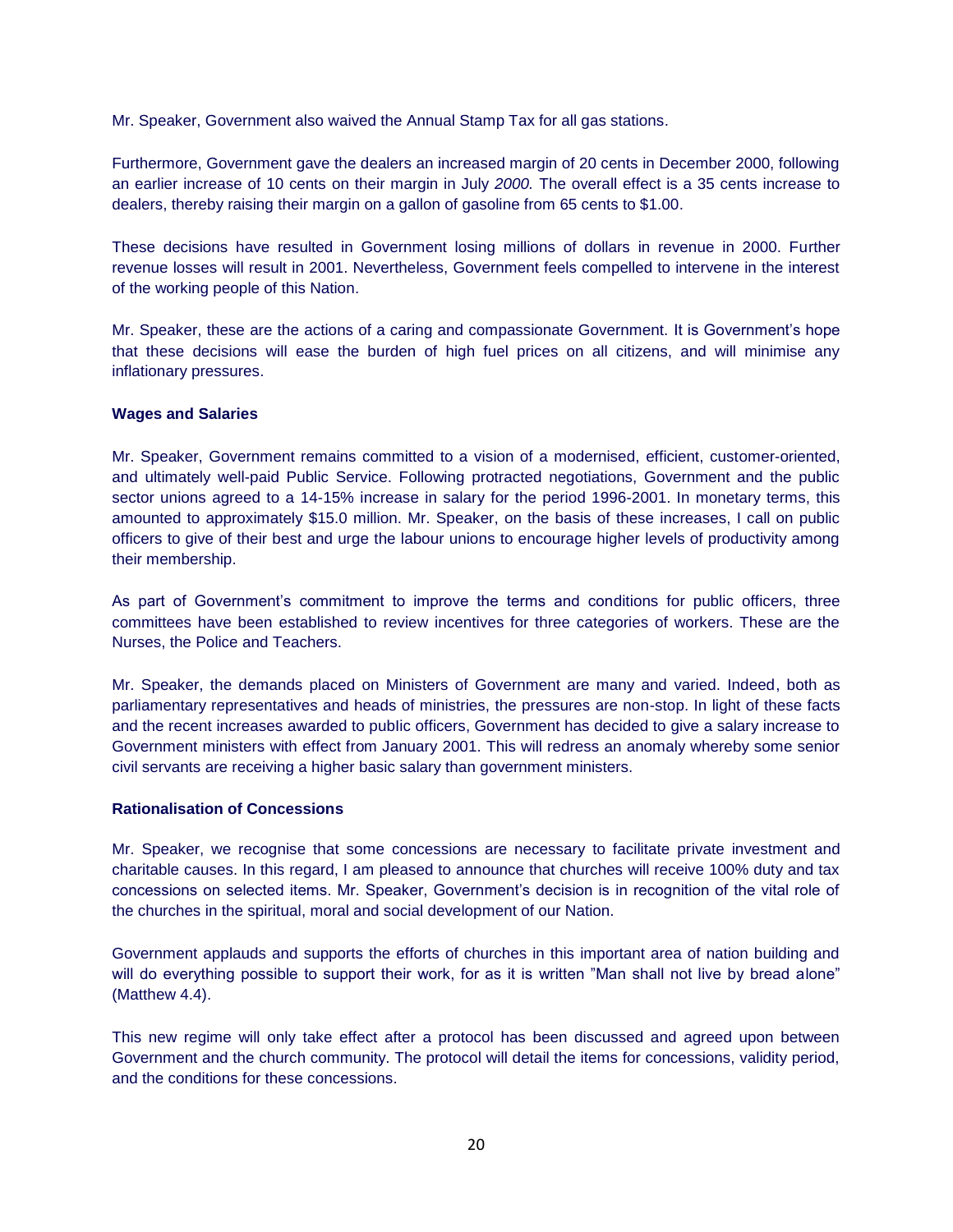Mr. Speaker, this Government is committed to catering for the whole man!

## **11. 0 POVERTY ALLEVIATION MEASURES**

Mr. Speaker, as we commence our journey into the new millennium, our Government's broad vision of our beautiful State is a healthy, educated , productive and prosperous Nation prepared to meet the challenges of a complex and dynamic global environment.

Mr. Speaker, we have also intimated on several occasions that the prosperity of our nation must be measured not by how much we increase the welfare of the few, but by the extent to which we satisfy the needs of the many including the ordinary Grenadian man, woman, boy, and girl.

In light of this vision and philosophy, and the findings of the National Poverty Assessment, it may be recalled that the theme of last year's Budget Presentation was "Poverty Eradication, through Growth, Equity and People's Participation in the New Millennium".

Mr. Speaker, this New National Party (NNP) Administration fundamentally believes that social and economic development of our people converges at the point of employment generation.

Creating the enabling environment for our people, particularly the poor and dispossessed, to empower themselves, has been, and will continue to be our fundamental approach to poverty eradication.

We also recognize that we do have a moral responsibility to help those in society who are incapable of helping themselves, through the provision of the appropriate safety nets.

Mr. Speaker, the track record of this Administration in the area of economic empowerment, during its brief time in office, is an enviable one.

Mr. Speaker, this NNP Administration, since 1995 has exposed more young Grenadians to educational opportunities both locally and abroad, than any other administration in the history of this Country.

This administration has provided more skills training opportunities for our citizens at all ages, than any other administration.

Mr. Speaker, it was this Administration that pioneered the introduction of Micro-financing and On-the-job Training, so that more of our people particularly in the rural communities, could become self-employed.

Mr. Speaker, it is primarily because of the instrumentality and support of this Government that over eight hundred (800) of our young men and women are now gainfully employed in the telemarketing sector.

Mr. Speaker, those who condemn Government's support for this locally owned initiative, cannot truly profess to love our rural poor.

Mr. Speaker, if we have to embark upon a similar venture that will bring jobs to our people so that they can rise above their own levels of poverty we will do it without fear of criticism.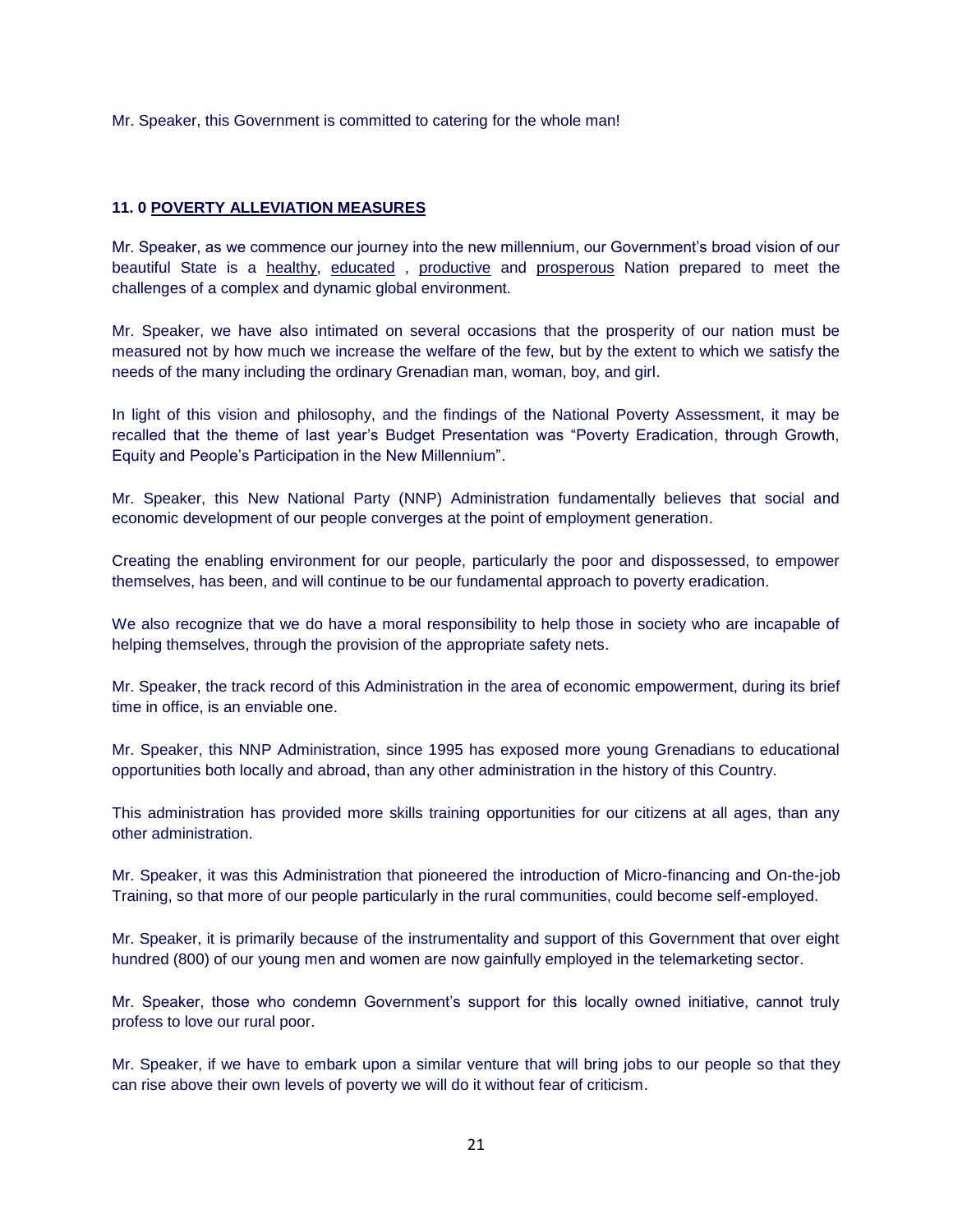Call Centres Grenada Incorporated, is not about one or two individuals, it is about hundreds of our rural citizens, many of whom, for the first time in their lives, have been given an opportunity to earn a decent living and become independent young men and women.

Mr. Speaker, I hereby issue a challenge. If any local individual or group of individuals can come forward with a project that will create a similar number of jobs, at such low investment cost, this NNP Administration will grant similar consideration to that given to Call Centres Grenada Incorporated.

Mr. Speaker, this Administration has improved the quality of life of our rural residents, by providing them with a good network of roads, and access to a potable water supply. Our efforts at developing our rural infrastructure are unparalleled in the history of our Country.

Mr. Speaker, as a result of the implementation of prudent fiscal and economic measures, we have ensured that jobs have been created and unemployment reduced. This in turn has impacted positively on the alleviation of poverty, particularly, in our rural communities.

Mr. Speaker, I am pleased to announce the re-opening of the Grenada Craft Centre after several months of closure.

The Craft Centre, under new management, and close links with the Micro-enterprise Project is now poised to be the rallying point for the revitalisation of the handicraft industry. It is important to note that during the closure of the Centre, Government was not idle. Instead, it coordinated the establishment of several craft organisations in our rural parishes. These organisations will work very closely with the Craft Centre and the Small Business Agencies of Grenada to ensure the industry is viable and benefits all producers.

Mr. Speaker, this development agurs well for the rural economy.

## **Social Safety Nets**

Mr. Speaker, during my last Budget Presentation, I outlined a fourteen (14) point action plan for tackling poverty in our country, particularly, as it relates to the provision of social safety nets.

I am therefore pleased to announce that we have made significant progress in the implementation of the majority of these actions. We also remain fully committed to building on the successes that we have achieved. Some of these achievements include the following:

#### 1. Old Age Pension

Mr. Speaker, in 2000, Old Age Pension was increased from seventy-five (\$75) dollars per month to one hundred (100) dollars per month. The number of recipients have also increased. In the 2001 Budget, the allocation for Old Age Pension has increased by 16% as it is projected that an additional five hundred (500) persons will be included on the Old Age Pension list in 2001.

#### 2. House Repair Program

Mr. Speaker, approximately six hundred and ten (610) family units received assistance under the House Repair Program in 2000, at a cost of approximately \$1.8M to Government. One third of this amount was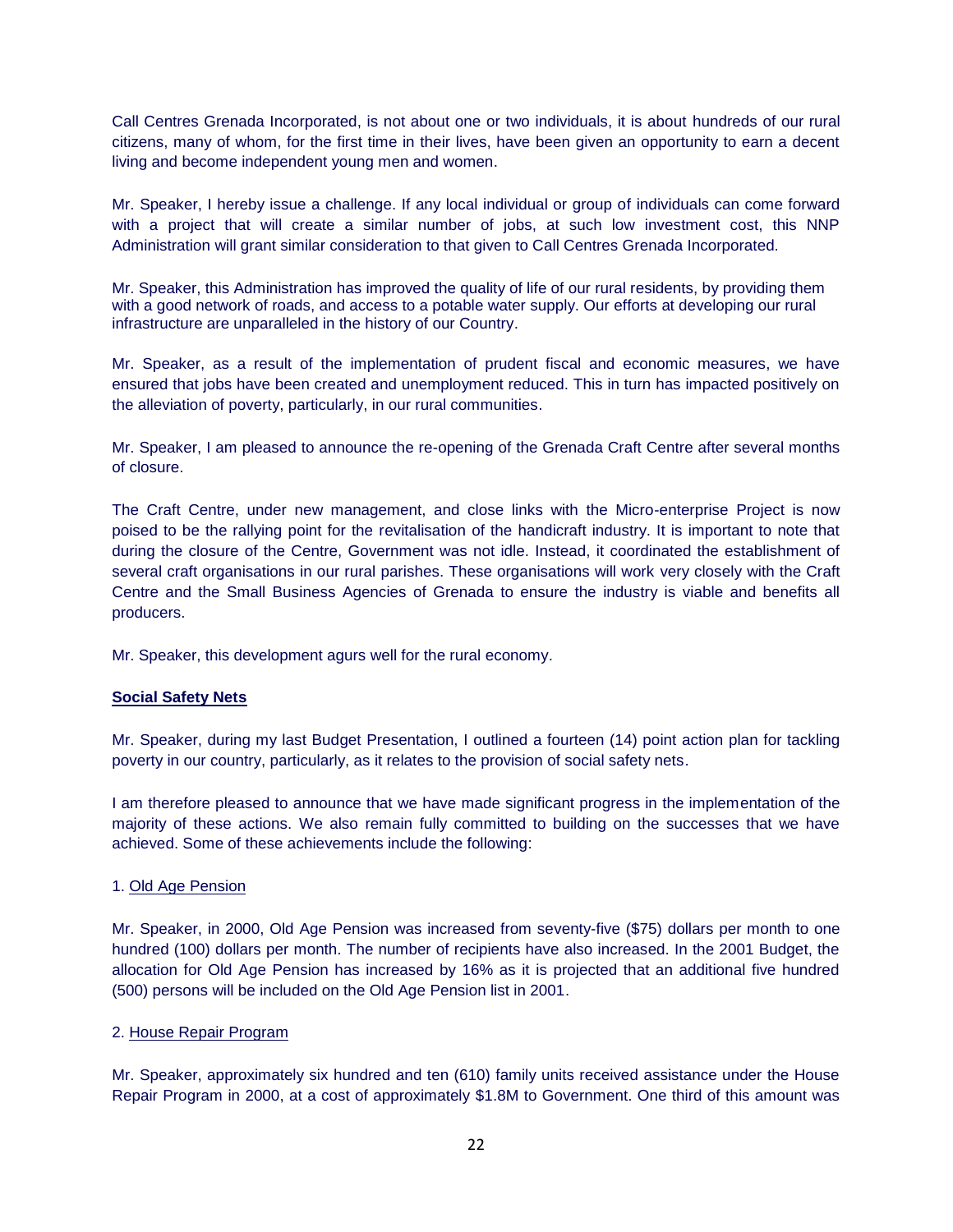given free to the very needy. In the 2001 Budget, the allocation for House Repair Programme has increased by 40% to \$2.5M. It is estimated that over seven hundred (700) family units will benefit from this programme during this current fiscal year.

It is also instructive to note that the Caribbean Development Bank has already approved a US\$7.0M Shelter Project for Grenada.

Primary elements of this project include making soft loans available to rural residents, for the regularization of land titles; expansion and improvements to existing homes up to a maximum of \$25,000 per applicant, and the establishment of three low income housing projects at Mt. Reuil in St. Patrick's, Palmiste in St. John's, and Bogles in Carriacou.

Preliminary work has already commenced on the Housing Project at Mt. Reuil with the survey and subdivision of a portion of the Mt. Reuil Estate. This portion of land will be the site of this low-income housing demonstration project.

## 3. Special Projects

Mr. Speaker, approximately EC\$1.5m were spent on the implementation of Special Projects in 2000. This Program provides for the financing of small projects such as village roads, footpaths, retaining walls, and the provision of drinking water, in rural communities, and economically disadvantaged areas.

It is anticipated that many more rural communities will directly benefit under this programme in 2001, as budgetary provisions have increased by almost 70% to \$2.5M.

#### 4. School Book/Uniforms for Needy Children

Mr. Speaker, during 2000, hundreds of our Nation's needy children received assistance under this programme, at a total cost of \$500,000. We remain eternally grateful to the Government and People of the Republic of China on Taiwan for providing the bulk of the financing of this program. In the 2001 Budget, the allocation of \$500,000 has been maintained.

#### 5. Provident Fund

Mr. Speaker, in my last Budget Presentation I alluded to the fact that there were hundreds of our Senior Citizens, primarily the rural poor, who worked for almost all of their productive lives on Estates, and who contributed to the then Provident Fund and yet received no just reward for their time and labour.

Mr. Speaker, it is only under this New National Party Government, and the caring and compassionate leadership of our Prime Minister, Dr. Keith Mitchell, that this category of workers has been finally recognized and rewarded. Others had the opportunity, and they did nothing.

Accordingly, most estate workers who had contributed to the Provident Fund and had attained the age of sixty (60) by December 2000, and are not in receipt of any other pension, will now be entitled to a National Insurance Scheme (N.I.S.) pension of between \$120 and \$150 per month, for the rest of his or her life. Upon death, a survivor's benefit will be paid to his or her relatives.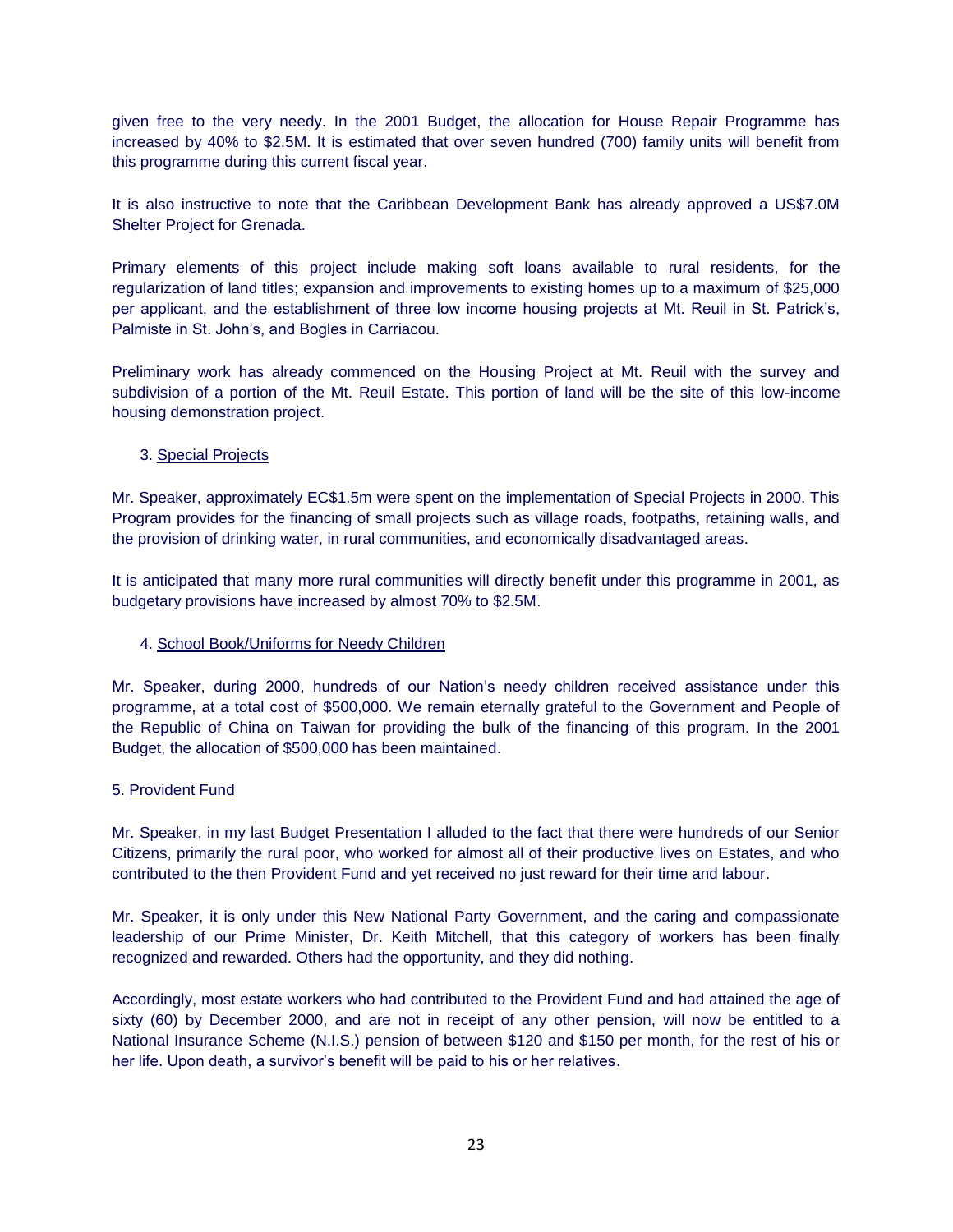Mr. Speaker, approximately EC\$2 million will be set aside annually, by the NIS, to satisfy this programme. The first disbursement of pension cheques was made in December of 2000 to 1,144 persons.

Mr. Speaker, the compassion and understanding of this NNP Administration, is not restricted to past agricultural workers only. We also recognize that there are hundreds of our senior citizens who worked as janitors, cooks, caretakers and grounds men at our various schools throughout the State. There are hundreds more who worked on "Travaux" gangs during the 1950s and 1960s building our roads. These workers did not contribute to any pension scheme, and as such are not entitled to receive a regular pension.

It is the intention of this Administration to make a one-off payment to these workers in recognition of their contribution to nation building. Both the Ministry of Education and the Ministry of Works are in the process of compiling the necessary data, so that this payment can be made later this year. It is estimated that this will cost Government thousands of dollars.

## 6. Other Measures

Mr. Speaker, additional poverty alleviation measures which were mentioned in the 2000 Budget presentation, and which will receive additional attention in 2001 include:

The Basic Needs Trust Fund - \$1.5 million;

The Micro Enterprise Development Fund \$500,000; and

The National Employment and Skills Training Program \$325.000

#### 7 New Poverty Alleviation Measures

Mr. Speaker, this NNP Administration remains fully committed to alleviating poverty, by providing additional benefits to our people, particularly those who currently subsist below the poverty line and can no longer actively participate in the labour force.

In addition to the foregoing measures, therefore, I am pleased to announce three new initiatives, in the 2001 Budget, designed to alleviate poverty.

First, every citizen of our State who is in receipt of welfare allowances by virtue of age or disability, or any other person certified by the Department of Social Services, will be entitled to free transportation on our nation's buses during normal business hours. Private charters and hires will not be included.

It is intended that this initiative will commence later this year once all the necessary structures are put in place. It will be done on a trial basis initially, and then will be reviewed. We do expect this to be a permanent programme but its ultimate success will depend on the level of support and cooperation from the various bus associations operating in the country. It is anticipated that over 3000 needy persons will benefit from this initiative in its initial stage.

Mr. Speaker, this is the first time, in the history of our Country that any government has embarked upon such a noble and ambitious programme, designed to help our poor and needy citizens.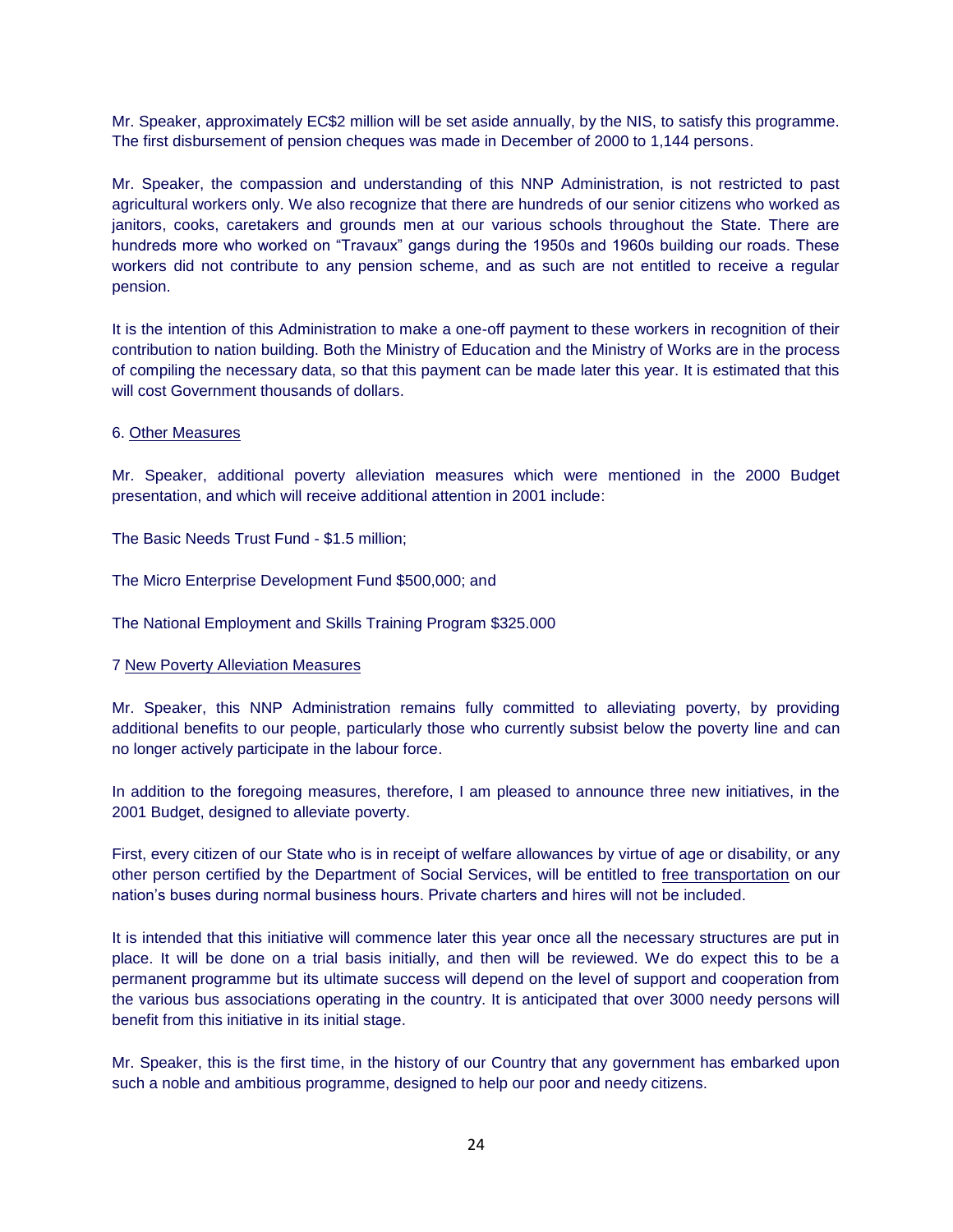Second, Mr. Speaker, every citizen in our State who is in receipt of welfare allowance, by virtue of age or disability, or any other person certified by the Department of Social Services, will be entitled to receive free medication from any government or private pharmacy, for a selected range of ailments which require prescribed drugs.

Some of these major illnesses that are prevalent among our citizens include - hypertension, diabetes, glaucoma, cancer, and HIV/AIDS.

Additionally, duties and taxes on these drugs will be removed, thereby making them more affordable for all Grenadians who might be afflicted with these ailments. This medical assistance programme will commence later this year by which time all the requisite structures will be put in place to facilitate smooth implementation. Once again, the support and cooperation of all medical practitioners and pharmacies will be critical to the success of this initiative.

Also this initiative will be done on a trial basis initially, and then will be reviewed. This service will significantly improve upon what is currently offered by the Government dispensaries.

Mr. Speaker, this is the action of a Government that cares about the Health and Welfare of our people, a government that cares about the poor, the disabled, and the disadvantaged, the sick and suffering, the feeble and the forgotten.

Mr. Speaker, our Government cares!

Mr. Speaker, while others just talk about the poor, we act on behalf of the poor, and this is the hallmark of a caring, compassionate and conscientious government.

Third, Mr. Speaker, Government will launch in the course of this year the Rural Enterprise Project. This Project is aimed at addressing rural poverty. The Project will comprise three components: an enterprise development component; a community support component; and project coordination component.

Under the enterprise development component, there will be three sub-components. The first is production and services that would aim to increase production, productivity and incomes for rural households. The second is processing and marketing that would improve the efficiency and capacity of the market as it pertains to rural producers.

The third is micro-finance that would respond to the demand for finance needed for investment in improving production and processing systems identified during the course of the work and the need for seed capital for new enterprises.

Mr. Speaker, this Project is estimated to cost US\$5 million and will be jointly financed by the International Fund for Agricultural Development (IFAD) and the Caribbean Development Bank. It will be for a six-year period and will have its office located in St. Andrew's.

Mr. Speaker these are just some of the measures we intend to continue, as well as introduce and implement in this fiscal year to alleviate poverty and social injustice throughout Grenada, Carriacou and Petit Martinique. Accordingly, the recurrent allocation for social services has been increased from \$5.2 million in 2000 to \$7.8 million in 2001, an increase of 50%.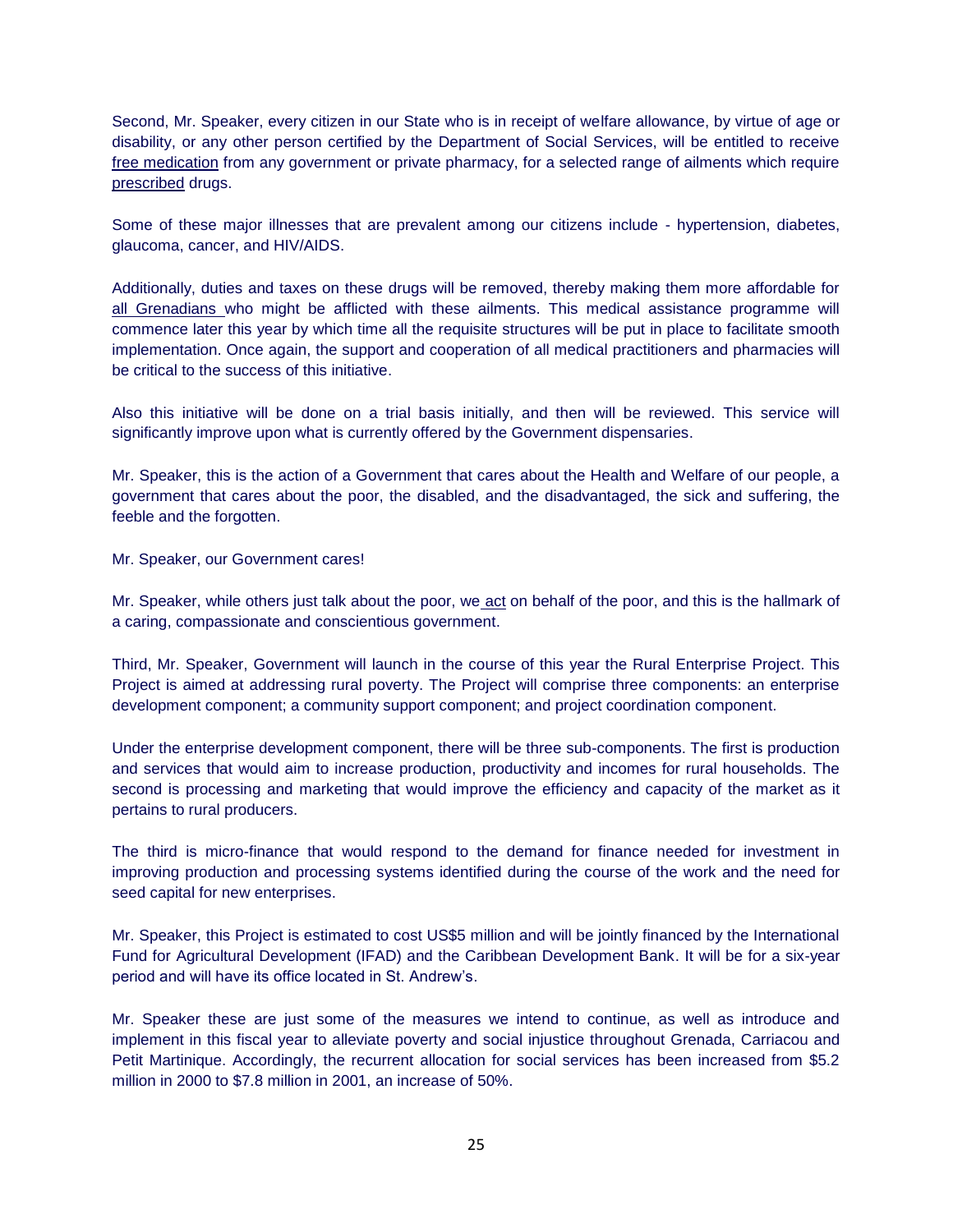Mr. Speaker, this is a Government that means what it says and does what it says!

#### 12.0 **ACKNOWLEDGEMENTS**

Mr. Speaker, on behalf of the Government and People of this Nation, I would like to thank the following Governments and Institutions for providing financial, economic and technical assistance during the past year:

The Government of the Republic of China on Taiwan

The Government of the Republic of Cuba

The European Union

The Government of Japan

The Government of the United Kingdom and the Department for International Development

The Government of Canada and the Canadian International Development Agency

The Government of France

The Government of the United States of America

The Government of the Republic of Korea

The Caribbean Development Bank

The Kuwaiti Fund for Arab Economic Development

The United Nations Development Programme

The United Nations Children's Fund

The Food and Agriculture Organisation (FAO) of the United Nations

The Government of the Republic of Venezuela

The Federal Republic of Germany

The Organisation of American States (OAS)

The Inter-American Institute for Co-operation on Agriculture

The World Bank and Related Institutions

The Association of Caribbean States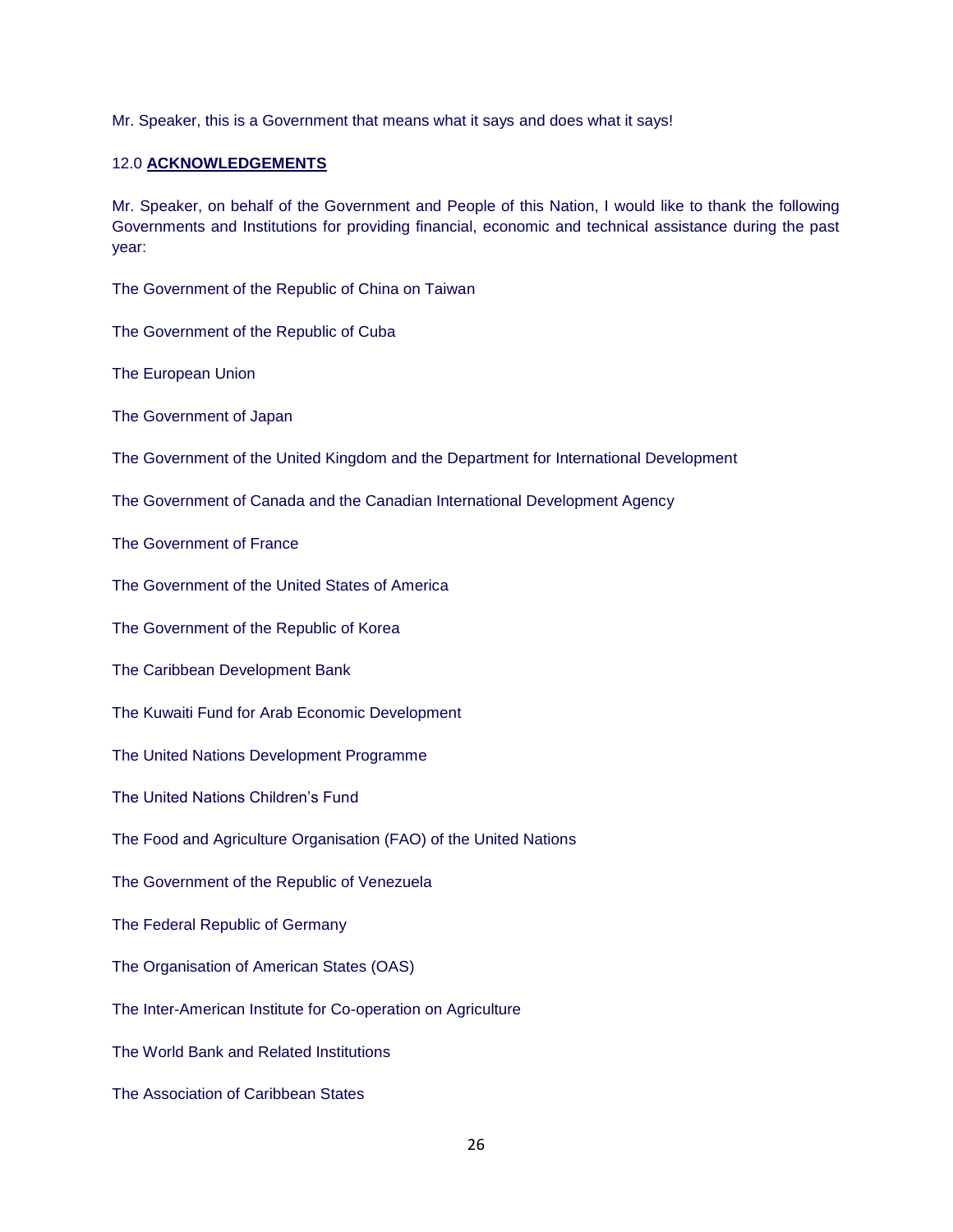The Eastern Caribbean Central Bank (ECCB)

The CARICOM Secretariat

The Caribbean Export Development Agency

The Organisation of Eastern Caribbean States (OECS)

The Caribbean Regional Negotiating Machinery (CRNM)

The Caribbean Financial Action Task Force (CFATF)

The Caribbean Anti-Money Laundering Programme (CALP)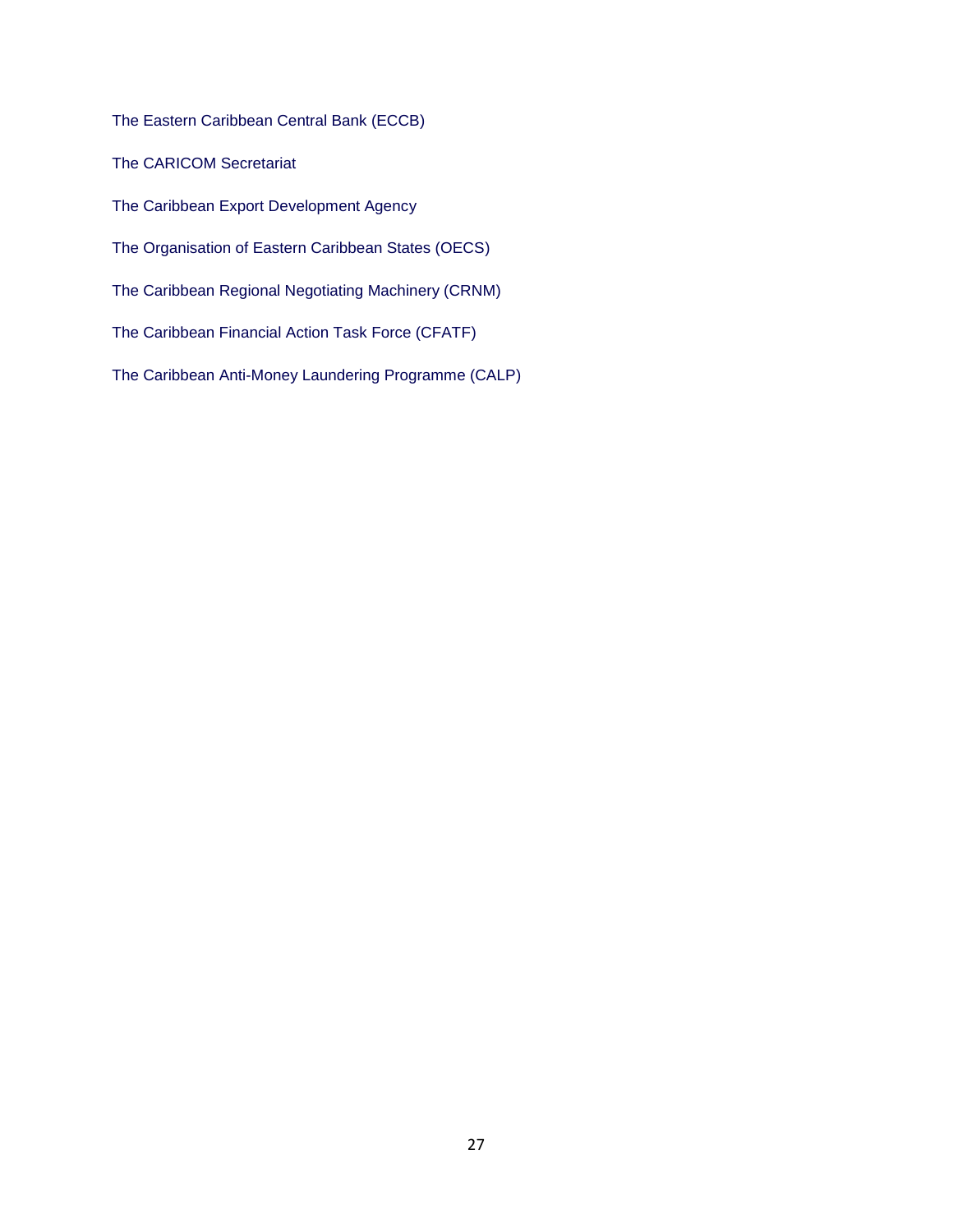Mr. Speaker, I also take this opportunity to express my deepest appreciation of the Permanent Secretary and staff of the Ministry of Finance, and to the public workers in other Ministries and Departments who have contributed to the preparation and delivery of this Budget.

Mr. Speaker, I also thank the Clerk of Parliament and staff, for their assistance in the preparations for today's Presentation.

Mr. Speaker, I extend my heartfelt gratitude to all community-based groups and organisations for their advice and support. I also extend my gratitude to the Chairman and Members of the Multi-Partite Consultation Committee and other community groups and organisations with whom we consulted in the past year. Your contributions have enriched today's Presentation.

Sincere thanks to the thousands of Grenadians and friends and supporters of Grenada living abroad.

Thanks also to the many Grenadians and friends of Grenada who have provided constructive criticisms of our policies and programmes. Your criticism is a "mirror" through which we can see our strengths and weaknesses.

Mr. Speaker, my heartfelt thanks and appreciation are extended to all my constituents of St. Patrick West and the entire population of Grenada, Carriacou and Petit Martinique. Your patience, understanding and support during the past year were indeed a source of encouragement.

We look forward to your continued support and understanding as together "we aspire, build and advance, as one People," a society of which we can all be proud not only for ourselves but for our children, and our children's children.

## **13.0 CONCLUSION**

Mr. Speaker, this Budget Presentation reflects the impressive achievements of this Government over the past few years and our plans to build on these achievements. Never before in the history of this Country has any government in such short a time, done so much, for so many people, in so many areas of national development.

Yes, Mr. Speaker, our record of performance is a proud and pleasing one.

From negative and sluggish economic growth averaging 2% between 1990 and 1995, to robust and sustained growth averaging 7% from 1995 to 2000.

From unemployment of 26.7% in 1994 to unemployment of 11% in 2000

From per capita income of EC\$5,430 in 1995 to EC\$8,750 in 2000.

The investment in infrastructure by this Government is unmatched by any other Government. Mr. Speaker, our focus on infrastructure has not been limited to major roads or improvements in air and seaports and our General Hospital. We have also done secondary roads, access roads, and farm roads and village footpaths throughout the length and breadth of this Country.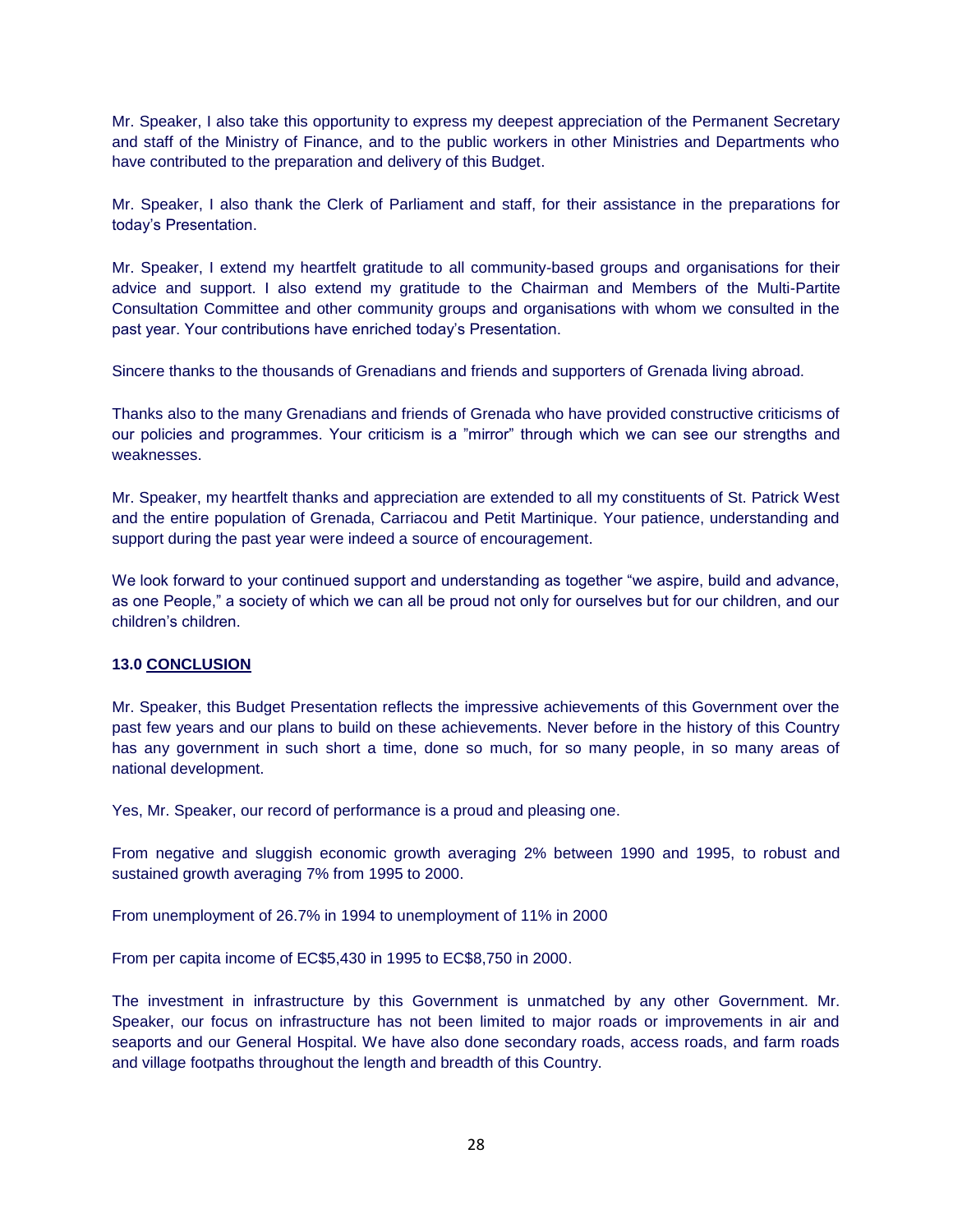Our thrust in youth and sports development has not been limited to the National Stadium. We are now upgrading all our major sporting facilities throughout the Country.

Our priority has not merely been sustained robust economic growth, although that has been achieved. Mr. Speaker, we have provided massive resources to tackle the scourge of poverty in this country once and for all – old age pensions, house repair, special projects, housing developments, free transportation for our senior citizens, free prescription drugs for our senior citizens.

Mr. Speaker, when this Government took office in January 1999 with a complete parliamentary majority, there were those who feared exclusion.

However, Mr. Speaker, this Administration has demonstrated its willingness to embrace all of our sisters and brothers and to create opportunities for all.

Indeed, we must all be thankful to the Almighty God for his manifold blessings on this our beloved Country of Grenada, Carriacou and Petit Martinique. Under the visionary and courageous leadership of our Prime Minister, Dr. the Hon. Keith Mitchell supported by a team of highly motivated and committed individuals, this Government has worked hard and will continue to work hard for every citizen of this Land.

Mr. Speaker, the challenges facing our small country are formidable, but this Government is neither daunted nor discouraged. This is a Government with a vision, a mission and a plan.

We believe that with the help of Almighty God, the unity of our people (home and abroad) and the support of friendly countries, we can make it.

To our young people, I say, follow your dreams. You can count on this Government to help you in whatever way we can.

To our senior citizens, I say, enjoy your twilight years. We will help take care of you.

To our entrepreneurs, I say, we are prepared to support you. Go build your world and prosper.

You see, Mr. Speaker, this is a Government of the people and for the People. This is a Government for the needs of all of our People.

Mr. Speaker, once again, I wish every single Grenadian, at home and abroad, as well as friends of Grenada, a productive and prosperous New Year.

May God bless our beautiful Nation of Grenada, Carriacou and Petit Martinique.

I thank you.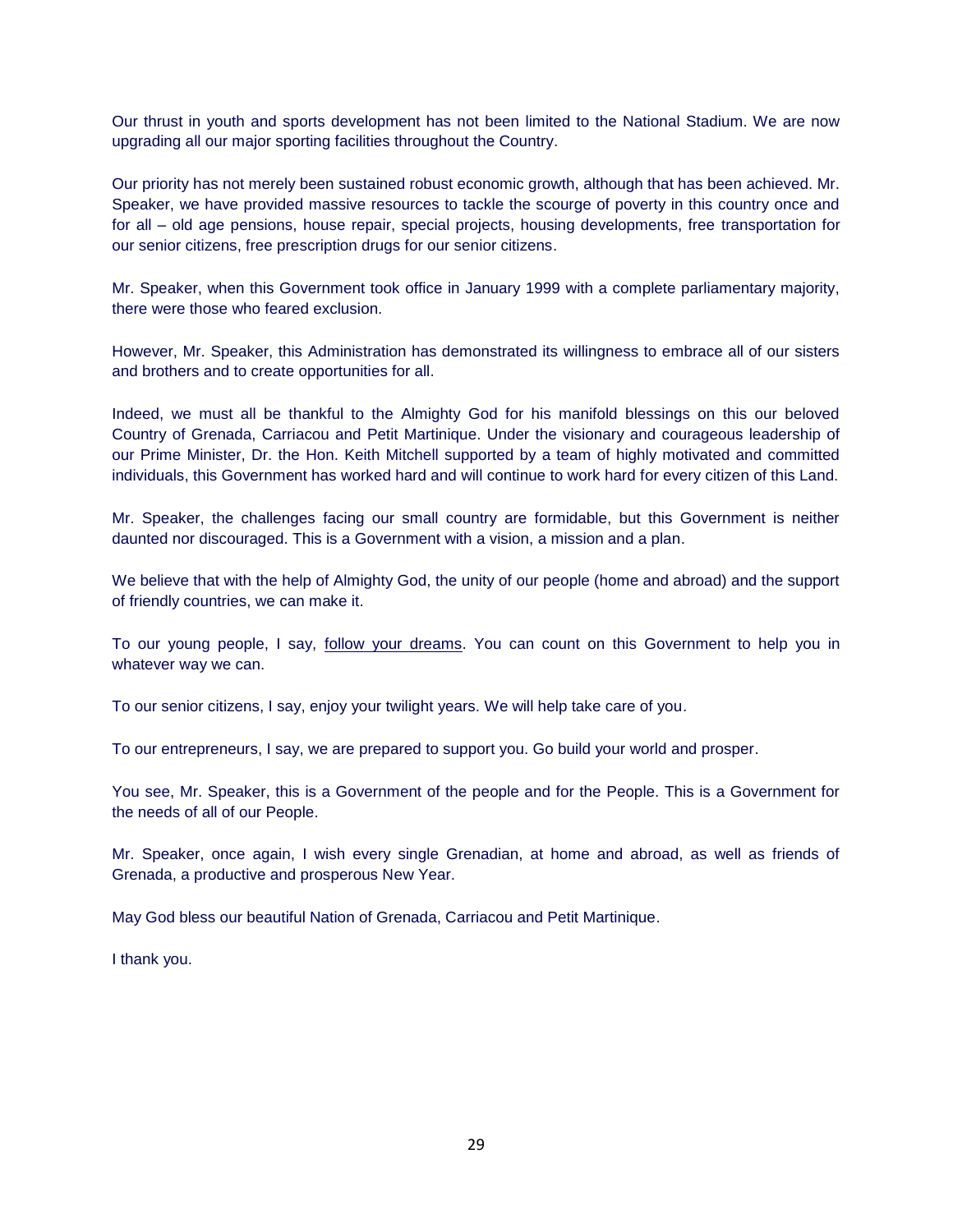## **ANNEX A – KNOWLEDGE ENHANCEMENT MEASURES**

I now seize this opportunity to review the progress that has been made towards this goal during the first year and apprise the Nation of the actions planned for 2001 and beyond.

Mr. Speaker, the year 2000 witnessed the establishment of one of the largest telemarketing operations in the OECS, here in Grenada.

Mr. Speaker, the establishment of the Call Centre at Seamoon in St. Andrew's is a shining example of our new thrust in the Information Technology sector. To date, the Centre has

Already employed 800 young Grenadians, and plans to create more jobs in the New Year.

The fact that Government retains 40 percent ownership of the Company reflects the high level of importance placed on Information Technology in our national development at this particular time. The recent state visit to Ireland, the fastest growing economy in Europe, by the Prime Minister validated this strategic thrust by our Government.

We are confident that Information Technology Parks such as Grenada Call Centres, will have a major impact on reducing the national unemployment rate over the next few years by creating high quality employment opportunities for rural residents and generating much needed foreign exchange.

Mr. Speaker, during the past year, the National Employment and Skills Training Programme reached out to approximately one thousand (1,000) Grenadians of all ages with training in computer literacy and personal development.

Furthermore, twenty-five (25) Grenadians enrolled in a workshop on Programming the Interactive Website and every single participant found employment before completing the workshop.

Educational software programmes in Mathematics, English, French, Spanish and Biology were made available to Secondary Schools. A similar programme was started in Geography at the T.A. Marryshow Community College (TAMCC). In addition, the College began to offer Information Technology in the list of courses.

Specialised software and accessories were provided to the School for Special Education, the School for the Deaf and the St. Andrew's School for Special Education.

Mr. Speaker, having completed the Computerisation of our Secondary Schools, Government has now begun to train our secondary school teachers. As a result, some 400 Secondary School Teachers began a four-month National Computer Training Programme that is scheduled to end in February 2001.

Steps were also taken to expand the Computerisation initiative to our Primary Schools.

In this regard, Computer Systems were installed in the offices of the Principals of eighteen (18) primary schools, while Principals of all fifty-eight (58) primary schools received Computer Training.

Two of the Primary Schools have already been computerised and this programme will continue this year as we seek to computerise all our learning institutions.

Mr. Speaker, as part of our Government's aim to promote a more efficient and customer-oriented Public Service, more than one hundred (100) new computers were procured and installed in various government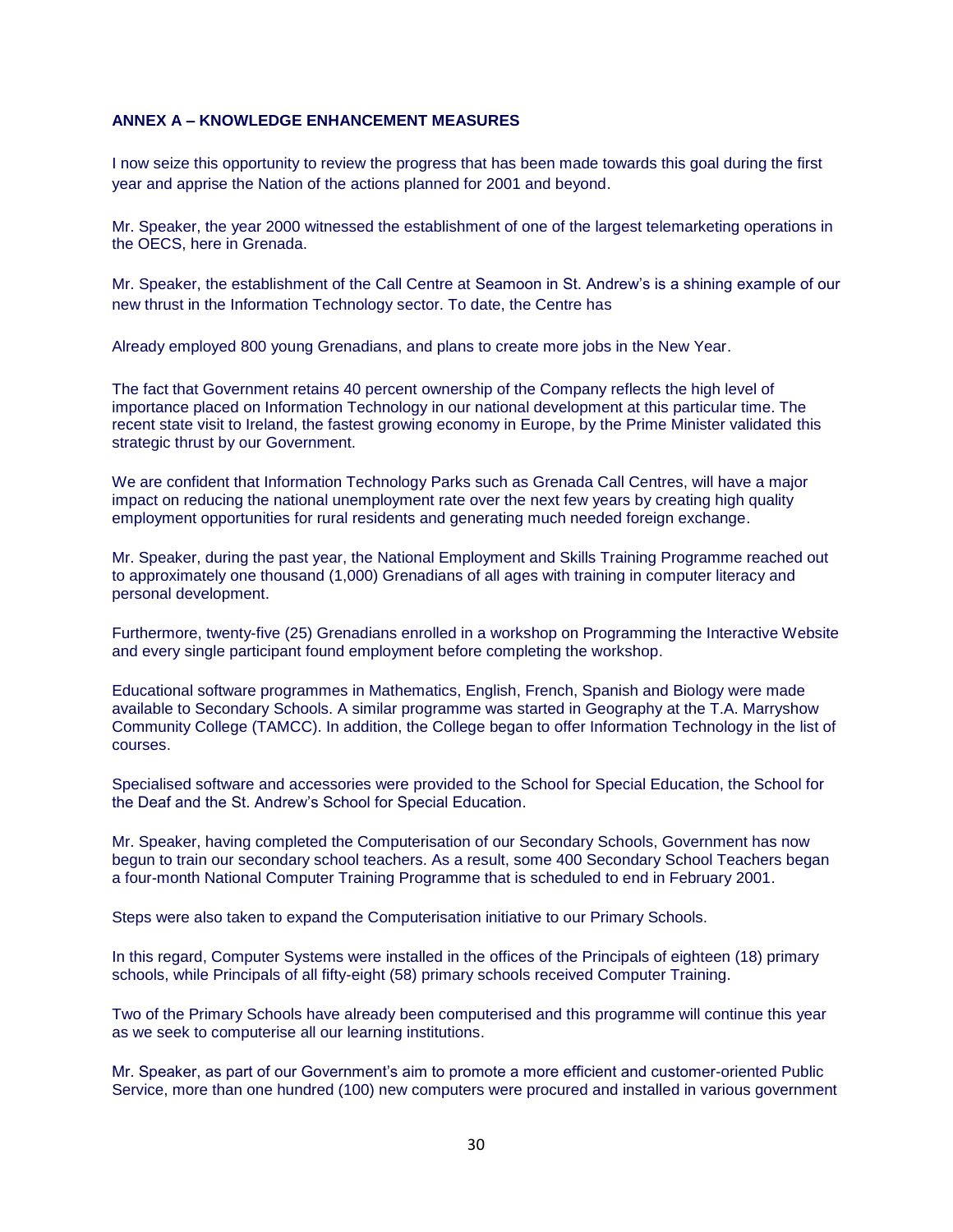ministries and departments. Moreover, efforts were made to raise the information technology skills of all public officers. This training programme will intensify this year.

Work is now well advanced on the establishment of a Computer Network linking all Government ministries and departments electronically. Similarly, technology is enabling various departments to improve services to the public.

In this regard, the Department of Economic Affairs in the Ministry of Finance has

established a Website.

From a broader perspective, plans are already advanced for the establishment of a Government of Grenada website that will offer links to the websites of the various ministries and statutory bodies. This will facilitate more timely and effective information transfer to prospective tourists and investors.

Mr. Speaker, a major undertaking in 2001 will be the launching of a broad-based Information Communication Technology Council and the preparation of an Information and Communication Technology Plan. This Plan will involve all of our citizens in the Technological Revolution.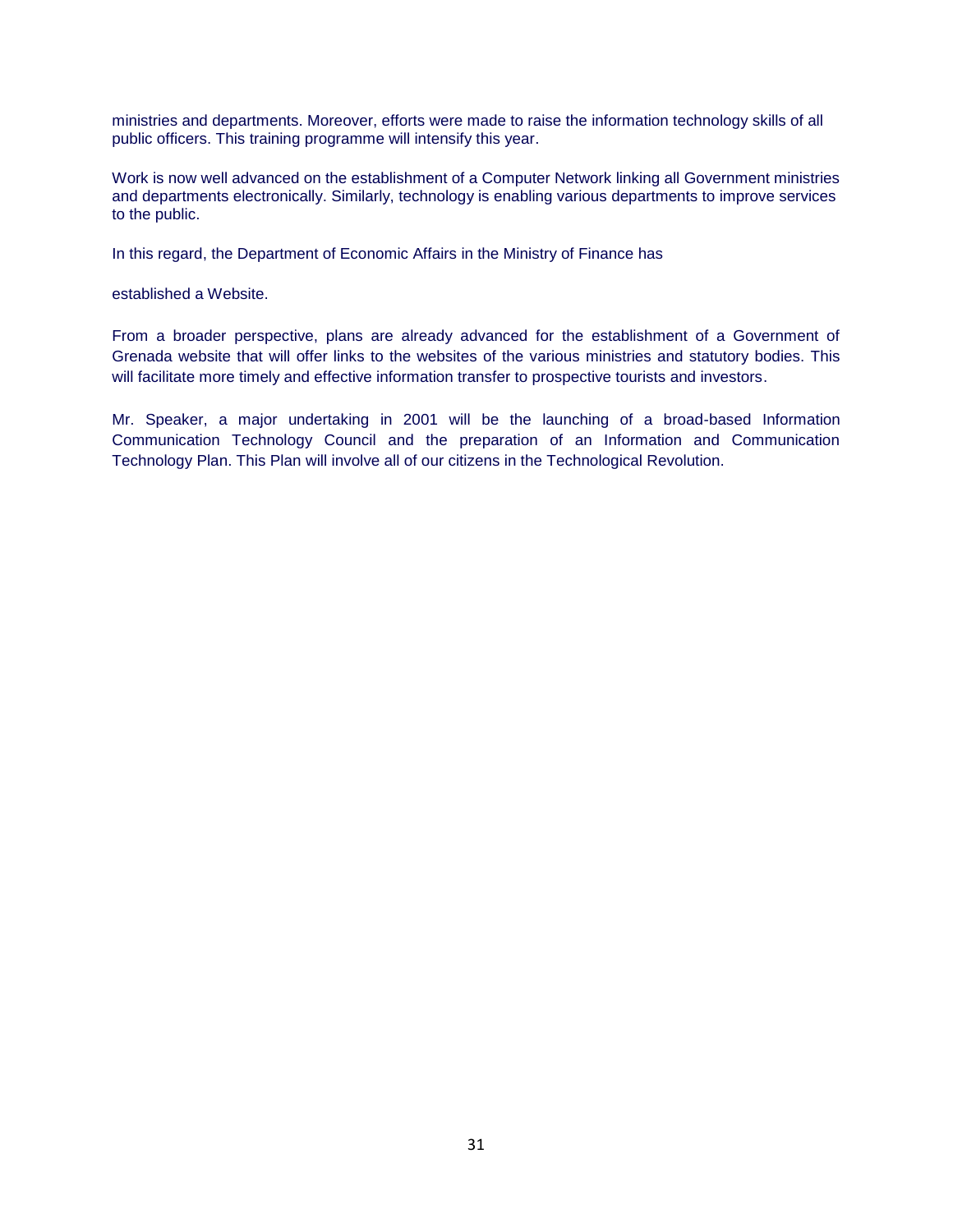## **ANNEX B – IMPROVING THE REGULATORY FRAMEWORK**

#### **Insurance**

Mr. Speaker, the insurance industry continues to be a significant player in the financial sector. There is a clear need, however, to strengthen the supervision of the insurance industry. As a consequence, Government intends to enact a new Insurance Bill during the first half of this year. In this regard, there have already been extensive consultations with the local insurance industry.

Furthermore, Mr. Speaker, provision has been made in the 2001 Estimates for an additional officer to serve in the Office of the Supervisor of Insurance. This Office will benefit from several training programmes during the year.

Mr. Speaker, I wish to make it clear that there will be no place in the industry for companies that are unable to meet their capitalisation requirements.

## **Maritime Administration**

Mr. Speaker, since 1996, the Grenada Ports Authority has been responsible for the implementation of the Grenada Shipping Act of 1994. This means that the Authority is responsible for the regulation of shipping, the safety of Grenadian seamen and the safety of Grenadian ships.

As Minister responsible for Shipping, I urge all vessel owners to comply with the requirements of the Maritime Administration and to have their ships registered under the Grenada flag.

Mr. Speaker, this Government cares about the safety of how seamen and fisherfolk, however, without their cooperation and compliance, it will be difficult, if not impossible, for either the Maritime Administration or Government to be able to render assistance to them, if they are detained in foreign ports.

I am pleased to advise our seamen that very soon, the Grenada Ports Authority will be providing training for them in accordance with the latest international standards for training seafarers. I urge them to take advantage of this opportunity.